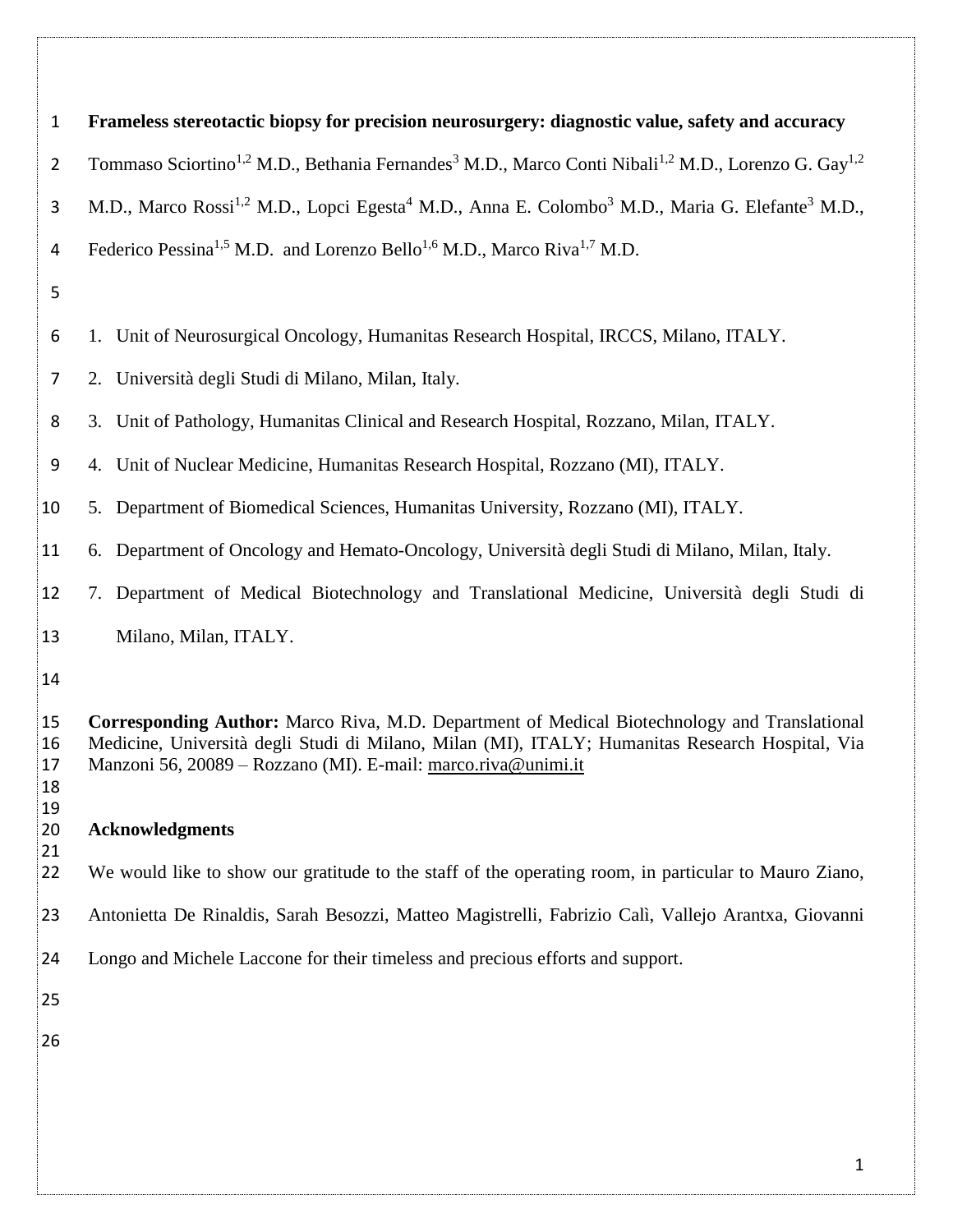#### **Abstract**

 **Background:** Stereotactic biopsy is consistently employed to characterize cerebral lesions in patients who are not suitable for microsurgical resection. In the past years technical improvement and neuroimaging advancements contributed to increase the diagnostic yield, the safety and the application of this procedure. Currently, in addition to histological diagnosis, the molecular analysis is considered essential in the diagnostic process to properly select therapeutic and prognostic algorithms in a personalized approach. The present study reports our experience with frameless stereotactic brain biopsy in this molecular era.

 **Methods:** 140 consecutive patients treated from January 2013 to September 2018 were analyzed. Biopsies were performed using the Brainlab Varioguide® frameless stereotactic system. Patients' clinical and demographic data, the time of occupation of the operating room, the surgical time, the morbidity and the diagnostic yield in providing a histological and molecular diagnosis were recorded and evaluated.

 **Results:** The overall diagnostic yield was 93.6% with 9 procedures resulting non-diagnostic. Among 110 patients with glioma, the IDH-1 mutational status was characterized in 108 cases (98.2%), resulting wild-type in all subjects but 3; MGMT methylation was characterized in 96 cases (87.3%), resulting present in 60 patients and 1p/19q codeletion was founded in 6 of the 20 cases of grade II-III gliomas analyzed. All the specimens were apt for molecular analysis when performed. Bleeding requiring surgical drainage occurred in 2.1% of the cases; 8 (5.7%) asymptomatic hemorrhages requiring no treatment were observed. No biopsy-related mortality was recorded. Median length of 49 hospital stay was 5 days (IQR 4-8) with mean surgical time of 60.77 minutes  $(\pm 23.12)$  and 137.44  $50 \div 24.1$  minutes of total occupation time of the operative room.

 **Conclusions:** Stereotactic frameless biopsy is a safe, feasible and fast procedure to obtain a histological and molecular diagnosis.

 

**Key words**: Glioma, molecular markers, frameless biopsy, diagnostic yield, IDH1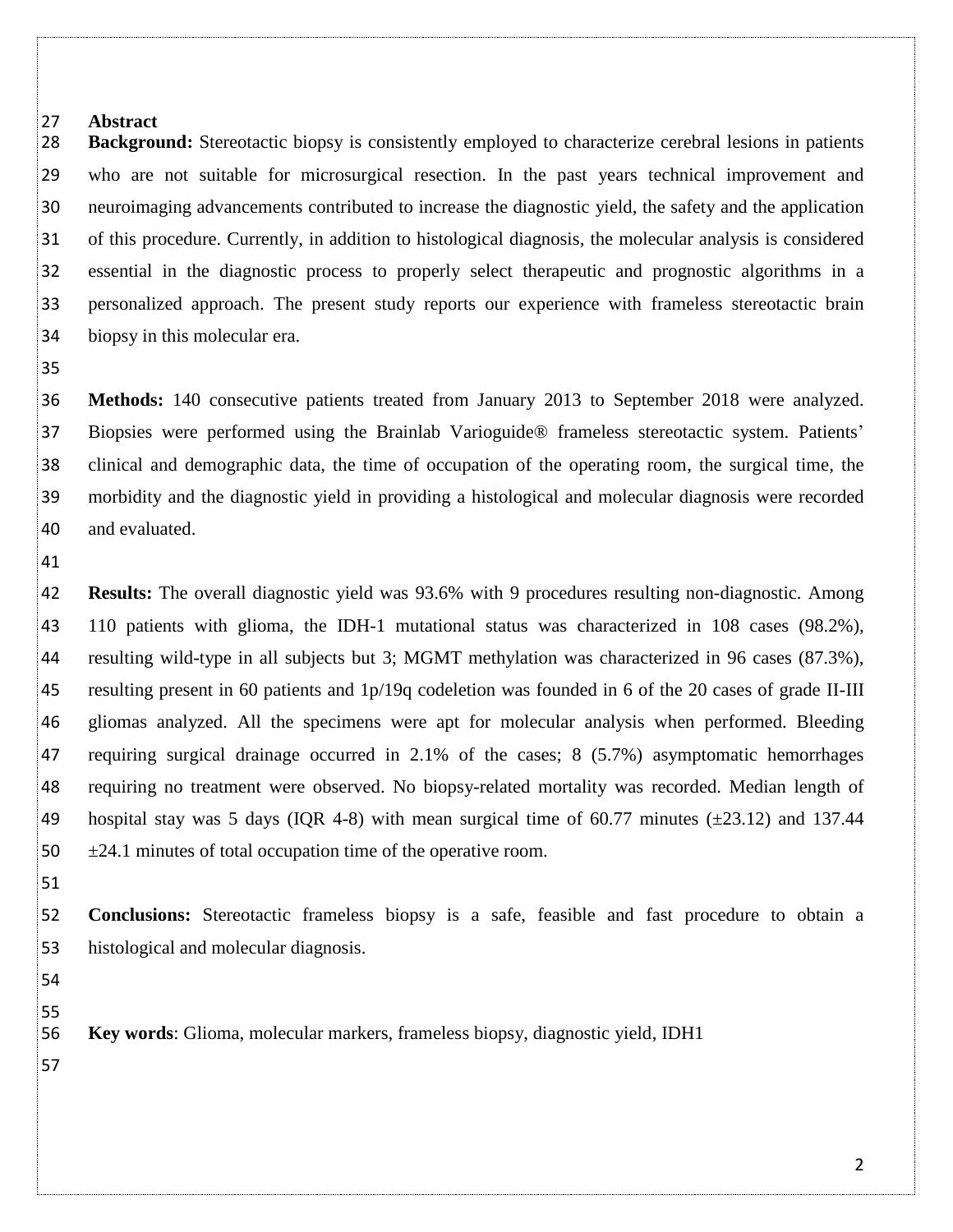#### **Introduction**

 Stereotactic biopsy is a robust technique, representing one of the most important and minimally invasive procedure to characterize lesions of the central nervous system in vivo [8, 31, 35].

 Since its inception, this technique progressively developed from frame-based [2, 3] to frame-less (or *less framed*) setup [4–6] with the aid of instrument holders, trajectory guides, lockable or robotic arms [7, 24] to grant accurate targeting and to ease the workflow.

 Despite the frame-based technique is still considered the gold-standard for a stereotactic approach to the brain, frame-less devices progressively evolved. Frame-based techniques are considered troublesome by several factors, such as frame structure, patient's discomfort, imaging after frame placement, calculations of the entry point, prolonged surgical time and risk of infection at the frame's fixture points [34]. Therefore, frame-less procedure have been becoming a useful choice for their easiness of use and comparable diagnostic yield [1, 16].

 Neuroimaging advancements further benefited the stereotactic approach, contributing to increase both the diagnostic yield and the safety by allowing accurate planning and intraoperative check of sampling at the correct target with several approaches [11, 32, 45]. Both morphological and metabolic imaging, such as conventional and advanced MRI [14, 39] and positron-emission tomography (PET) with dedicated radiotracers [26]can now be co-registered and uploaded in the navigation system and used as image-guidance to target the most informative lesion area and thus grant an optimal diagnosis.

 In fact, when microsurgical resection is not indicated, stereotactic biopsy is crucial for obtaining a definite histopathologic diagnosis in order to select the appropriate therapeutic modality for a specific patient and his/her pathology.

 In addition to histopathology, recent refinements of the World Health Organization (WHO) Classification of Tumors of the Central Nervous System (CNS) established the need of stratification through molecular features [19, 27, 37] for a conclusive diagnosis. In particular, the status of isocitrate dehydrogenase (IDH) 1 and 2, the co-deletion of complete chromosome arms 1p and 19q and the 83 methylation status of the O $\epsilon$ -methylguanine-DNA-methyltransferase (MGMT) gene are the most relevant molecular markers for glioma characterization [9, 18, 19]. As therapeutic options become increasingly depending upon molecular features for both clinical and experimental management, an accurate and precise integrated histo-molecular diagnosis is thus mandatory, especially in a time where *precision medicine* looms.

 Previous studies explored the feasibility, safety, experimental and clinical accuracy of a frame-less system with a lockable arm with real-time visual feedback of the target area [38] when diagnosis for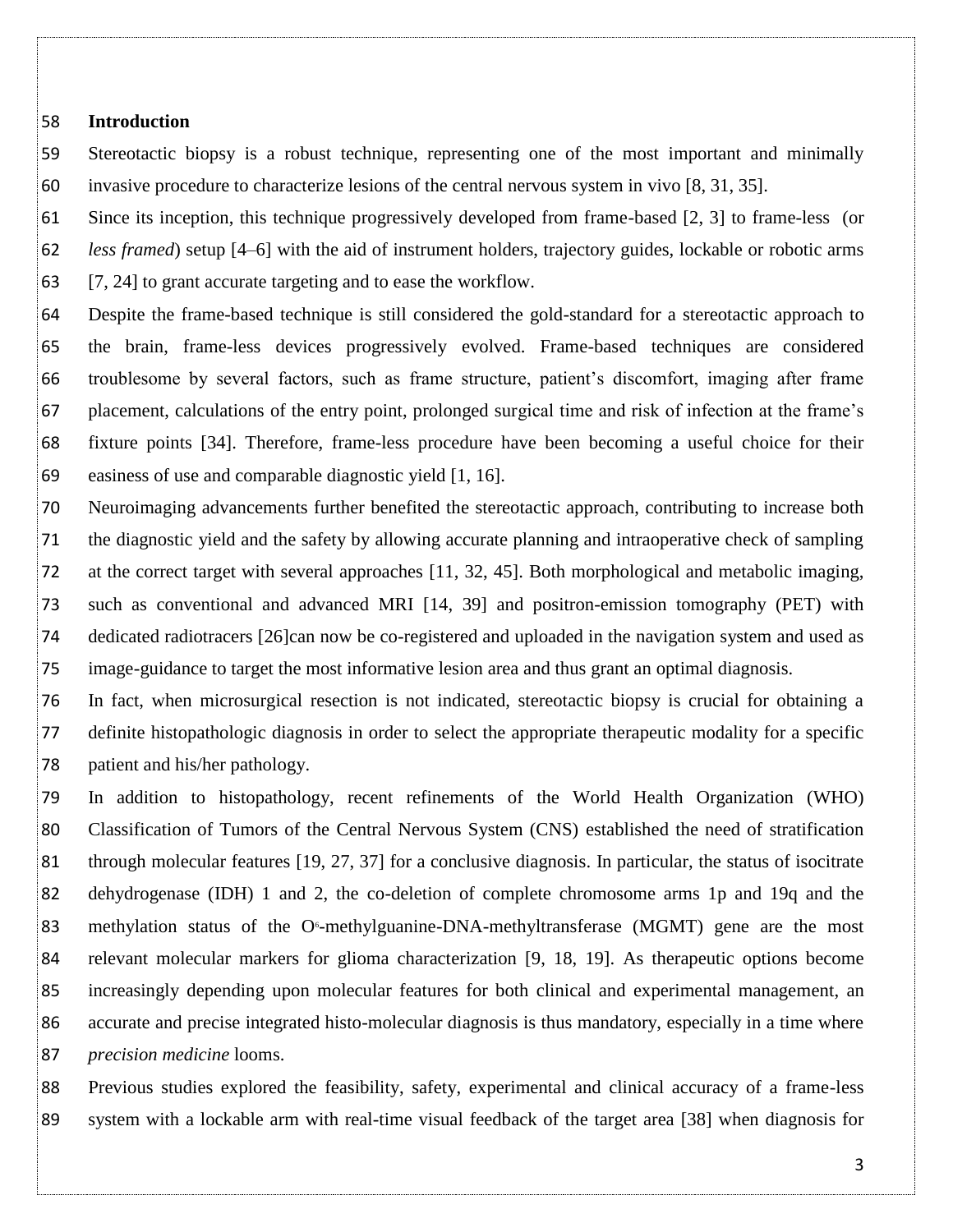glioma was based on a previous WHO classification exclusively based on histological features . We herein reported a study expanding previous experiences of the stereotactic biopsy in the updated context of a molecular era of neuro-oncology. In particular, this study was conceived to assess the performance of the frameless stereotactic biopsy in providing tissue samples appropriate to meet both the histological and molecular demands of the updated diagnostic criteria of the 2016 WHO CNS tumors classification.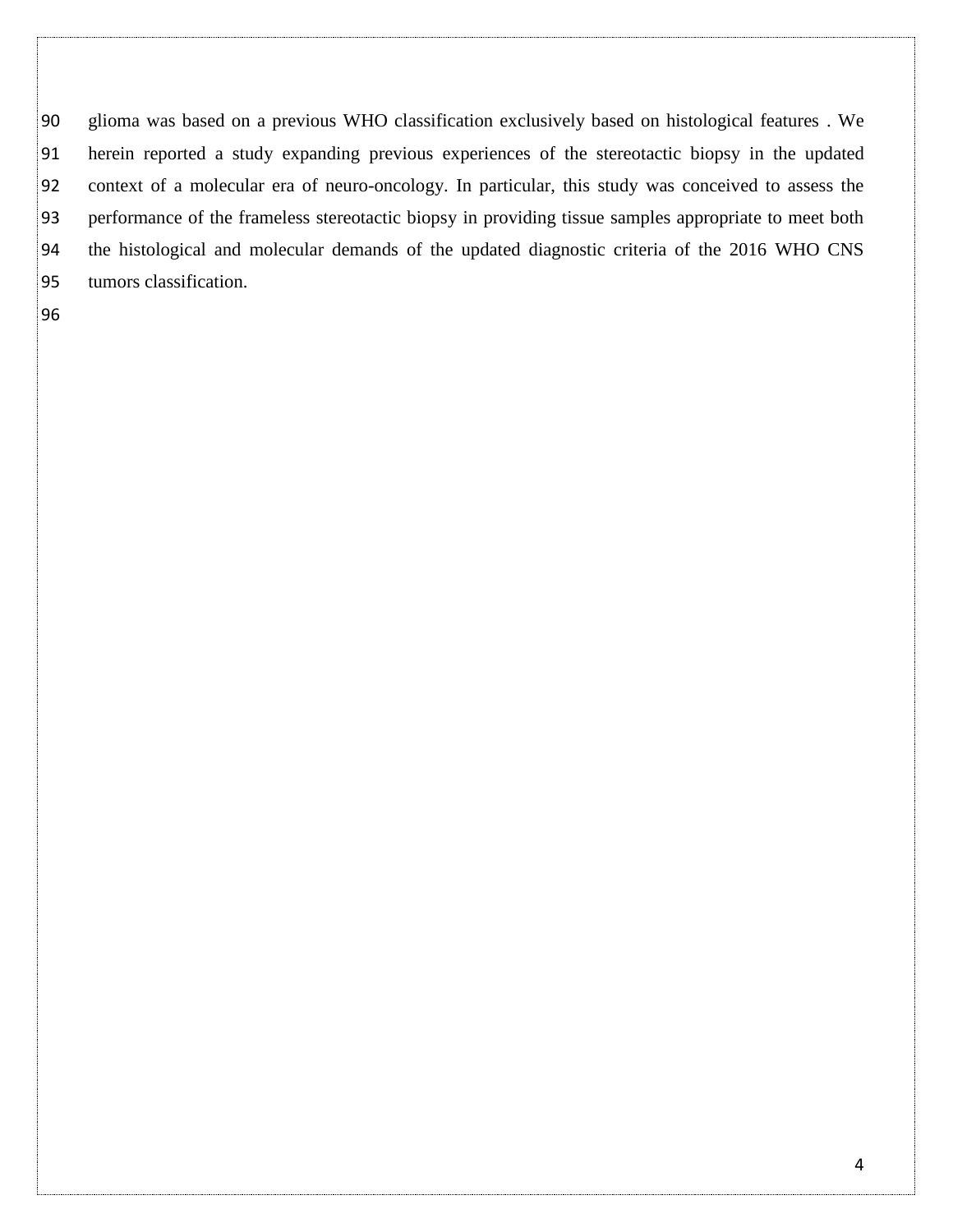# 

#### **Materials and Methods**

#### *Subjects*

 One hundred and forty (140) adult subjects affected by a lesion of unknown etiology affecting the brain not amenable of microsurgical resection, as established by the consultant neurosurgeons either independently or during weekly institutional neuro-oncology group discussions, were prospectively enrolled from January 2013 to August 2018 [**Figure 1**]. All patients signed an informed consent for the procedure. No patients underwent open surgical treatment or radiation therapy before the bioptic procedure. Demographic, clinical and pathological features were collected, along with surgical and pathological data [Tables 1- 3]. Histology was classified according to the 2016 WHO brain tumor classification [27].

# 

### *Neuroradiological Protocol and Image processing*

 MR imaging was performed on a 3 Tesla MR scanner (Siemens Verio, Germany), as previously described [40]. Lesion volumes were computed onto volumetric sequences with a semiautomatic segmentation method using iPlan Cranial 3.0 (Brainlab AG, Munich, Germany). 11-C-MET-PET was available for "hot-spot" identification in 49 patients (35%), serving as additional hint for the appropriate selection of the target [26]. The pre-operative MR and PET imaging dataset was co- registered with a CT scan, where 7 radiopaque fiducials were applied. CT and MRI were performed within 24 hours of surgery. The co-registered datasets were uploaded to the neuronavigation system and registration was based on fiducials. A post-operative CT scan was performed to rule out any acute complication.

 Biopsy targets and entry points were planned on MRI with contrast enhancement and 11-C-MET-PET hot spots, when available. In order to avoid larger vessel damage, trajectories were controlled for any crossing vessels in contrast enhanced volumetric MR images. Targeted lesion volumes and trajectory length, from dura mater to the target, were measured.

#### *Frameless Stereotactic Biopsy*

 Patients were operated on general anesthesia. After placement in the 3-point Mayfield head clamp, the procedure was performed under navigation guidance with on-site planning. The surgical plan (entry point, biopsy target, and needle trajectory) was determined using Brainlab navigation software module within the Cranial application. After accuracy of the system was confirmed, a burr hole was placed, and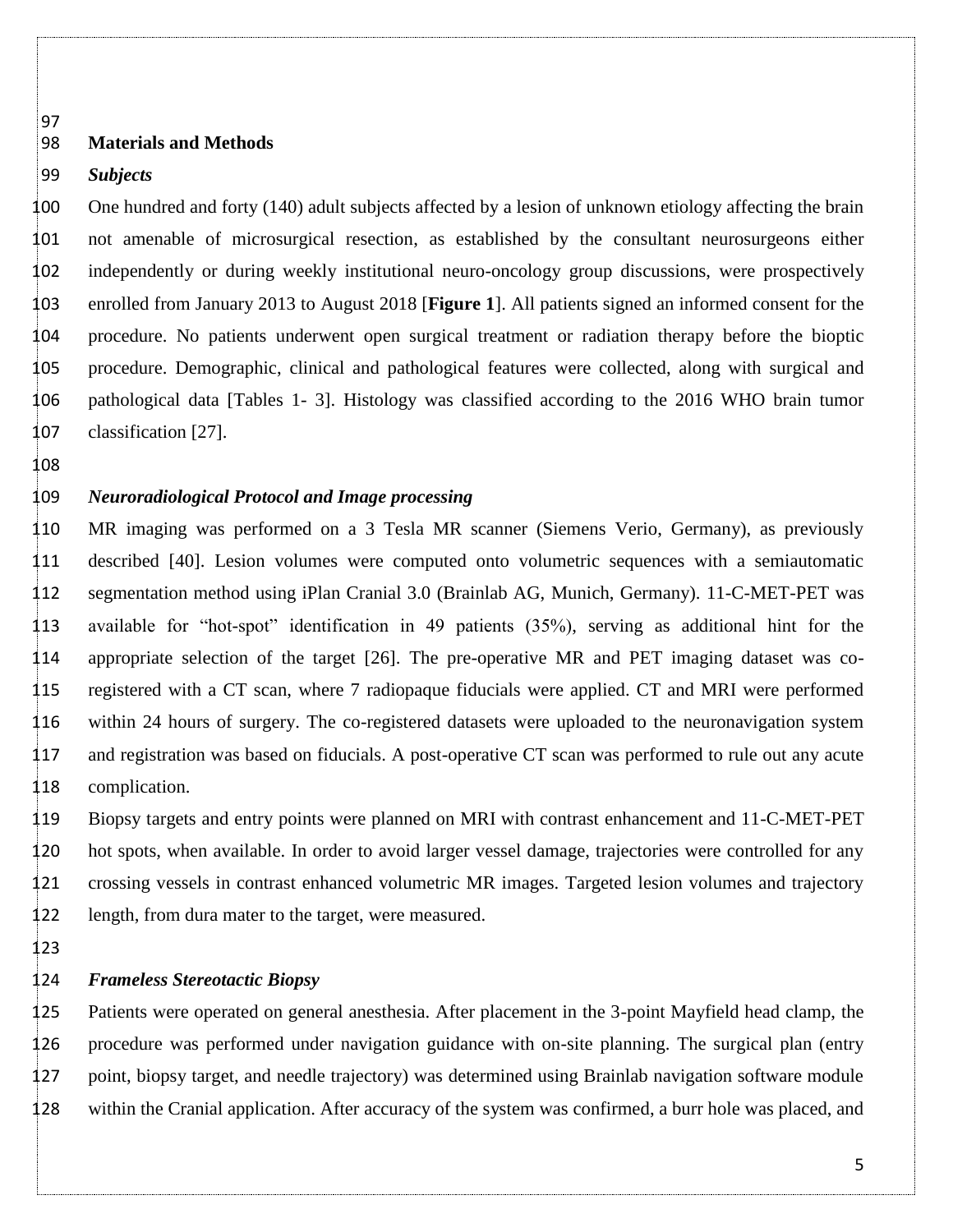biopsy samples were obtained with image-guidance using Brainlab Varioguide® frameless stereotactic brain biopsy system; a pre-calibrated needle with 2 reflective markers is inserted through the lockable stereotactic arm with 3 rotational joints, serving as trajectory guide. The navigation system provided a real-time visual feedback of the position of the sampling window; the system is a not-rigid device allowing to change the trajectory in any moment during the procedure, if needed **[Figure 2].**

 All tissue samples were verified by a pathologist attending the operating room. In each procedure, the samples extraction was continued until the quantity and the quality of the tissue taken were considered suitable for definitive analysis by the pathologist. Time of occupation of the operating room and the surgical time, from skin incision to suture, were recorded. Both histological and molecular features were collected and stored prospectively. No retrospective pathological re-assessment of previously acquired samples were performed.

 

# *Statistical Analysis*

 The statistical analysis and the collection of data were performed with IBM SPSS Statistics 22.0 for Mac software (SPSS Inc., Chicago, IL, USA). Continuous variables were reported as mean ± standard deviation (SD) or median plus the range between the minimum and the maximum value or the interquartile range (IQR). Continuous variables were compared with a Student's t-test and categorical variables were compared with the Fisher exact test. We considered, as statistically significant, a two-148 tailed P-value  $< 0.05$ .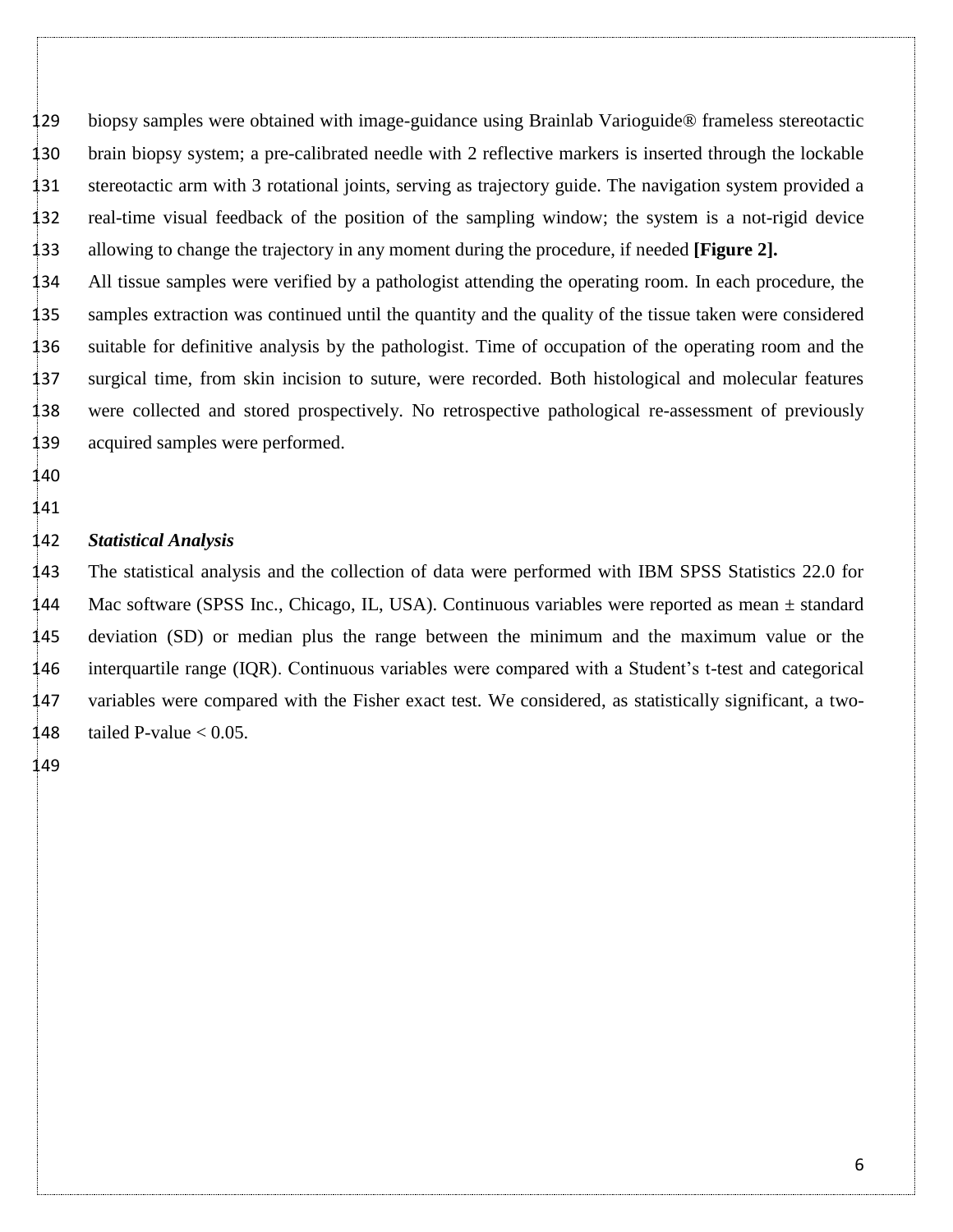#### **Results**

# 

#### *Demographic and lesions characteristics*

 One hundred and forty patients (73 males, 67 females) underwent the stereotactic frameless procedure. 154 Mean age was 58.6 years  $(\pm 15.3)$ . Median performance status (KPS) was 90%, ranging from 40-100%. Median length of hospital stay was 5 days (IQR 4-8). Lesion sites are reported in **Table 1** and lesion volumes are reported in **Table 2**.

#### 

#### *Frameless stereotactic biopsy*

159 Targets were selected onto MRI. The mean trajectory length was  $46.04$  mm ( $\pm$ 32.54) and ranged from 8.5 to 140 mm, measured from cortical entry to the target. A single needle pass was used for sequential biopsies taken along the trajectory in all cases but 3; 84 (60%) and 56 (40%) cases were approached from the left and right side, respectively. Nine posterior fossa lesions (6.4%), in particular, were approached through a retro-sigmoidal burr-hole.

164 The surgical procedure lasted 60.5 minutes on average  $(\pm 23.1)$ , measured from skin incision to complete suture. The time spent in the operating room, measured from patient entry to the exit, was 166  $137.44 \pm 24.1$  minutes.

### *Integrated Histo-molecular diagnosis*

 The overall diagnostic yield was 93.6%: a definitive histological diagnosis was obtained in 131 patients. Grade IV, III and II gliomas were reported in 76 (69.1%), 15 (13.6%) and 6 (5.5%) cases, respectively; glioma not otherwise specified (NOS) was reported in 12 (10.9%) subjects. A B-cell Non- Hodgkin lymphoma was diagnosed in 13 (11.8%) patients; 2 (1.8%) cases of abscess and 2 of germ- cell tumor were reported. One metastasis from melanoma and a colloid cyst were also diagnosed. The final pathology report resulted inconclusive in 9 cases (6.4%). In this group, 5 out of 8 patients had a 11-C-MET-PET available for the biopsy planning. No differences (p>0.05) were recorded in the diagnostic yield dividing the sample by gender, median age, lesion site and 11-C-MET-PET availability.

 Considering the new classification of the WHO, the power to characterize 3 relevant molecular determinants of gliomas, such as IDH status, 1p and 19q codeletion and MGMT methylation, was also analyzed when applicable. The IDH-1 status was characterized in 108 cases (98.2 % in the glioma group), resulting wild-type in all subjects but 3; MGMT methylation was characterized in 96 cases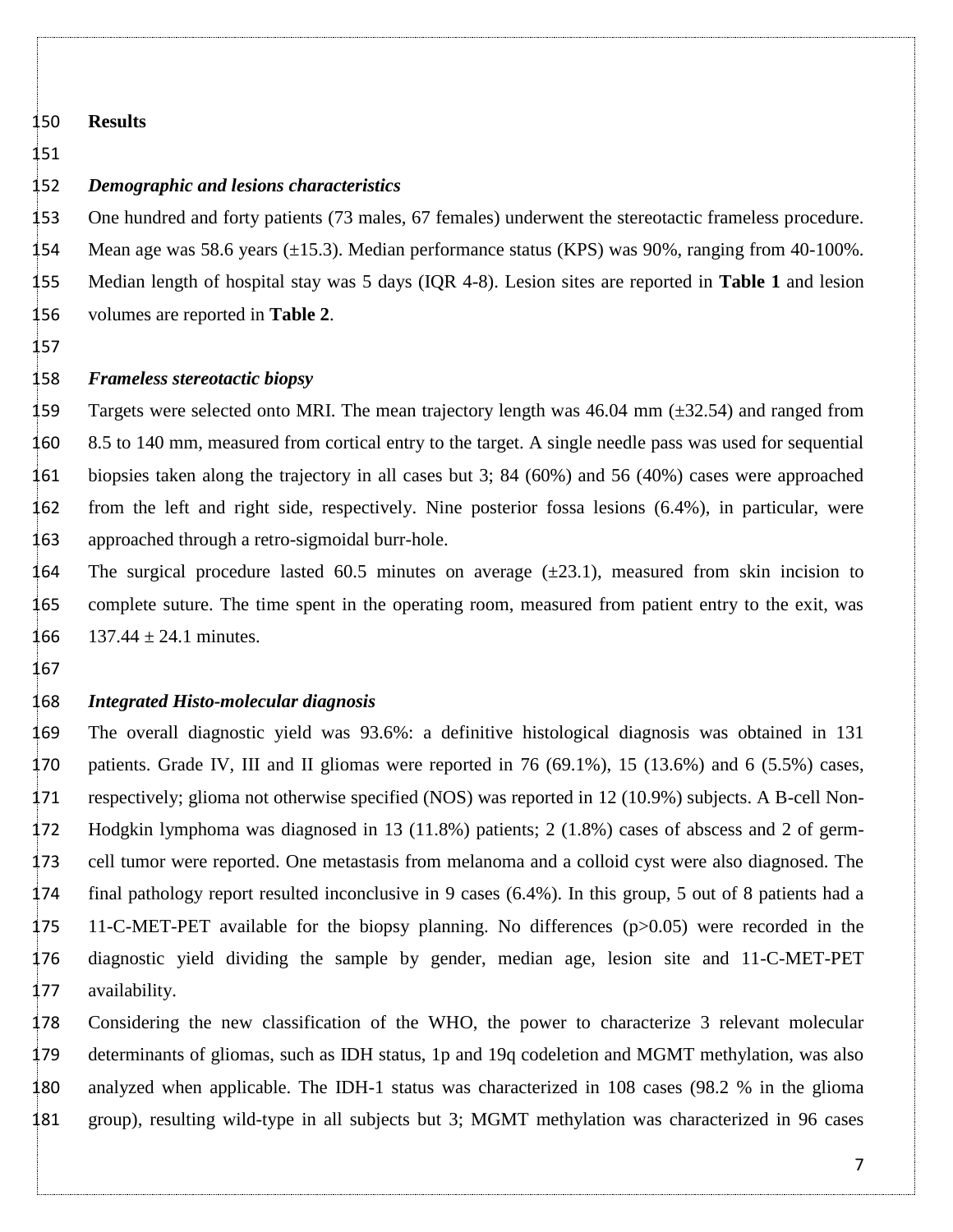(87.3%), resulting present in 60 patients, and absent in 36 cases. 1p/19q codeletion was founded in 6 of the 20 cases of lower grade gliomas (i.e. grade II and III) where the material provided by the biopsy was successfully analyzed in 100% of the cases.

### *Morbidity*

 An asymptomatic intracerebral hemorrhage (ICH), detected by routine post-operative CT scan and requiring mere observation, occurred in 8 (5.7%) patients. A symptomatic ICH requiring surgical drainage occurred in 3 cases (2.1%), with no permanent neurological dysfunction at follow-up. No in- hospital or 30-day mortality were recorded. There was not statistically significant correlation between the number and the occurrence of surgical complication and the patient's sex, age (using the median age of 60yr) and the location of the hemispherical tumors (superficial versus deep location).

 We did not observe any statistical significant difference between the numbers of complication in patients underwent surgery from January 2013 to April 2016 (6 cases) and patients underwent the procedure from April 2016 to July 2018 (2 cases).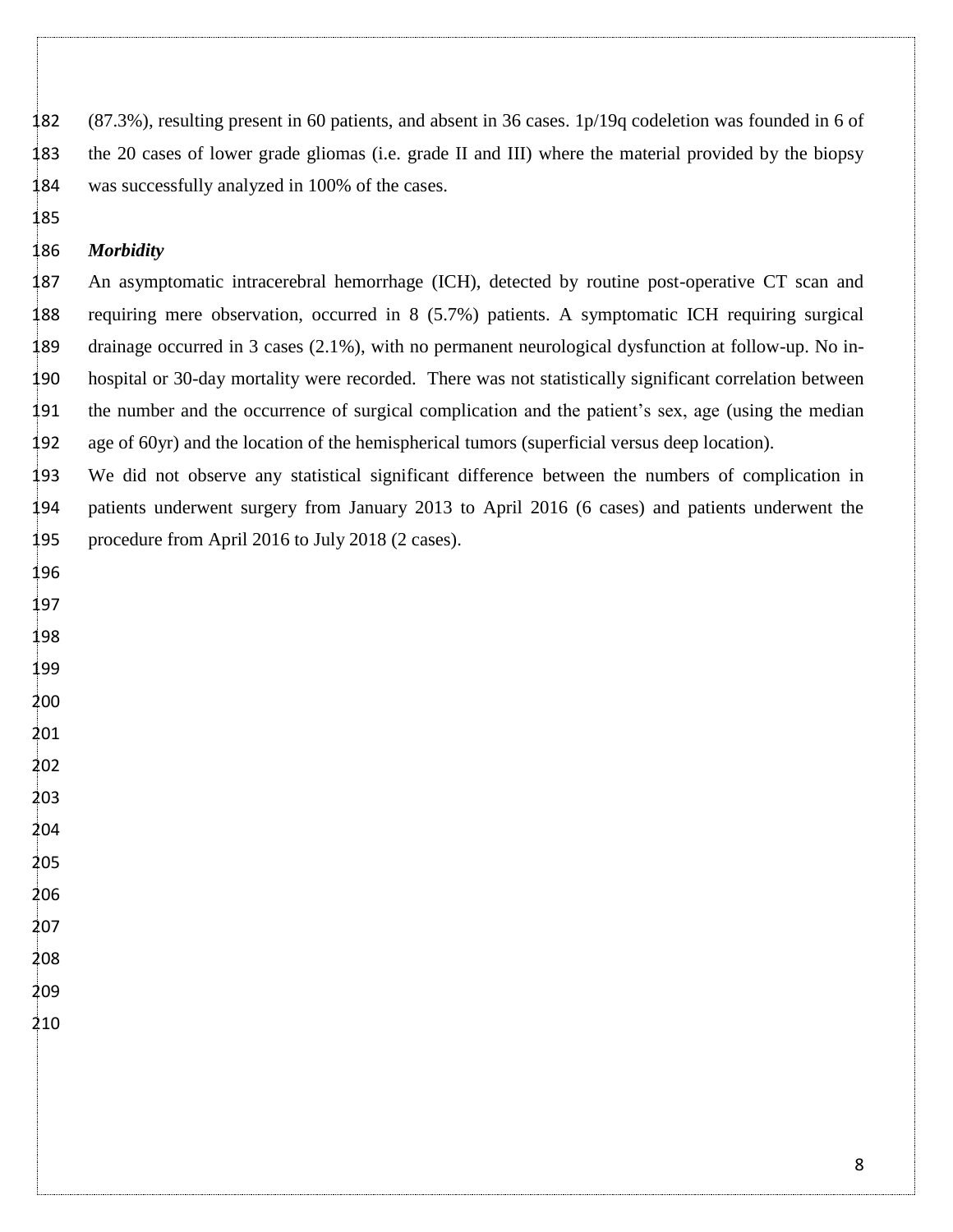#### **Discussion**

 The aim of stereotactic biopsy is to provide the diagnosis of a cerebral lesion of unknown etiology in an easy, safe and fast way. In the present study, we reviewed all the biopsies performed in our institute from January 2013 to August 2018. We analyzed the safety and the diagnostic yield according to the new 2016 WHO CNS tumors classification of the frameless stereotactic biopsy using the Varioguide system to provide essential histological and molecular features. Bradac et al, in a recent prospective and randomized study, showed that the frameless biopsy procedure has the same trajectory accuracy, rate of complications and diagnostic yield of the frame-based technique that is still now considered the gold-standard. Although they showed that the frameless biopsy is better accepted and tolerated by the 221 patients [10], a conclusive argument about tolerance to either frame-based or frameless technique is still controversial.

 In the past years a lot of studies showed the importance of adding the molecular data to the histological and morphological evaluation for a better prognostic and therapeutic characterization of patients with tumors of the central nervous system. The data supporting these evidences were so strong that the molecular markers are currently essential in the new 2016 classification of the central nervous system 227 tumors [27]. In particular, to characterize a glial tumor, the pathologist employs the status of mutation of IDH1/2, the 1p/19q codeletion and the MGMT promoter methylation [9, 18, 19, 26, 37, 42]. Therefore, we focused our analyses on the histological result of the glial lesions and related molecular investigations, thus expanding previous findings of the performance of the stereotactic biopsy in contemporary neuro-oncology[29].

 We obtained a diagnostic yield, defined as "the likelihood that a test or procedure will provide the information needed to establish a diagnosis" [22], of 93.6%. This data is comparable to others reported by different authors [17, 20, 33, 38, 44, 45] . For example, Khatab et al [22] reviewed 16 different works in which 1628 frameless biopsy procedures were analyzed whit an average diagnostic yield of 93.8% (range 87-100%). Similar result are reported, for example, by Lu et al [28] with a diagnostic yield with frameless biopsies of 91.8%, also without any statistical significant difference in comparison to frame-based biopsies (96.9%), and intraoperative MRI guided biopsies (89.9%). In addition, these results independently confirming previous results of the application of stereotactic frameless biopsy in the context of the 2016 WHO CNS tumors classification, thus providing more evidence for supporting 241 the clinical practice<sup>[29]</sup>.

 We did not find any demographic or lesion characteristics associated more likely to a diagnostic yield; in particular there was no association with the gender, median age, lesion site. We did not found any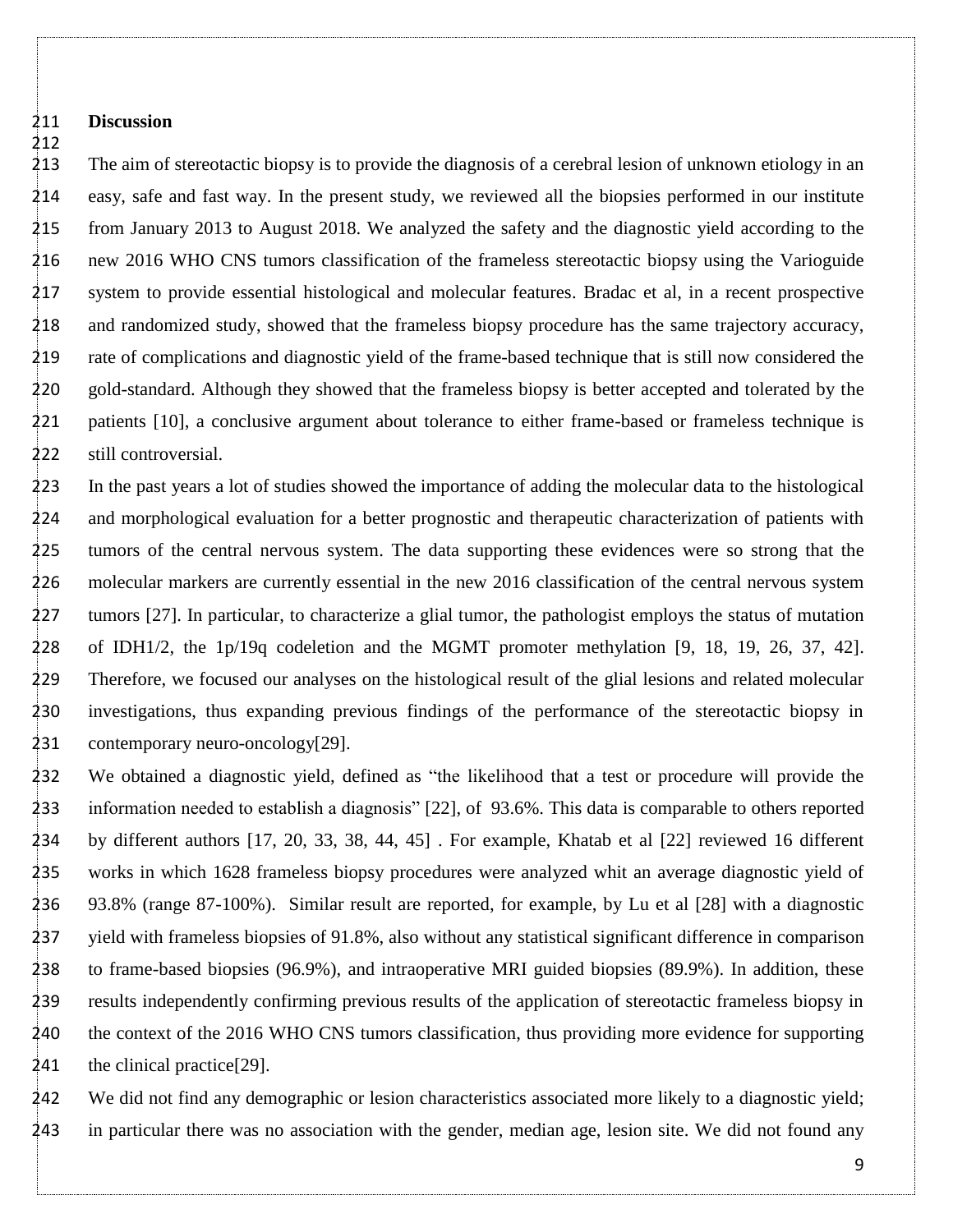statistically significant association even with the availability of 11-C-MET-PET for "hot spot" targeting and the diagnostic yield. [25, 36] The use of stereotactic PET may increase the diagnostic yield of brain biopsy, like showed in several previous studies, but our data doesn't' show this correlation. The lack of association between the diagnostic yeld and all the demographic, tumoral and availability of PET can be likely explained by the relative low prevalence of non-diagnostic procedure in our semple. Khatab et al showed that patients younger than 30 years were more likely to obtain a non-diagnostic biopsy. Other reported predictive factors for non-diagnostic biopsies were right-sided lesions, long surgical time and the number of biopsy for single patient [17]. All the procedures were performed with a 252 pathologist attending the operating room. Dammers et al, in fact, showed that the intraoperative frozen- section analysis statistically improved the diagnostic yield, the number of biopsies needed and the operating time [16]. Although a control group was not available, the high diagnostic yield in the current series is further determined by the ability to easily adjust the trajectory according to the visual feedback provided by the navigation platform and by the frameless setup of the stereotactic arm, in cases where the pathologist does not find the sample appropriate for final diagnosis.

 Among the 110 patients with a histological diagnosis of glioma, the specimen was useful to characterize the status of the mutation of IDH1/2 in 108 patients (98.2%) and in 103 patients it was wild-type. This shows that even in the molecular era, a needle biopsy is perfectly able to provide the correct amount of tissue useful for a molecular analysis. The status of mutation of IDH1 is an important prognostic factor and in the current tumor classification is the first characteristic that is used to correctly classify the glioma lesions [27].

 The analysis of the 1p/19q codeletion was performed according to the clinical, radiological and pathological characteristics. In our study, the 1p/19q codeletion was found in 39 patients with a presumptive glioma and the analysis was successfully performed in all the specimen analyzed. The presence of the 1p/19q codeletion is a good prognostic factor [12, 13] and drive the pathologist to the diagnosis of an oligodendroglial tumor with different implication in term of post-surgical adjuvant treatment and prognosis.

 The analysis of the status of methylation of the of the MGMT promoter gene was performed in 94 patients with a presence of 60 patient with a methylated promoter and 34 patients without methylation. The information derived from the analysis of the MGMT promoter methylation status from small-sized specimen obtained by stereotactic biopsies are reliable and it can be considered a representation of the whole tumor tested, as showed by Grasbon-Frodl et al [21] in patients undergoing multiple biopsies of the same tumor. Similarly, different tumor regions show an homogeneous distribution and concordant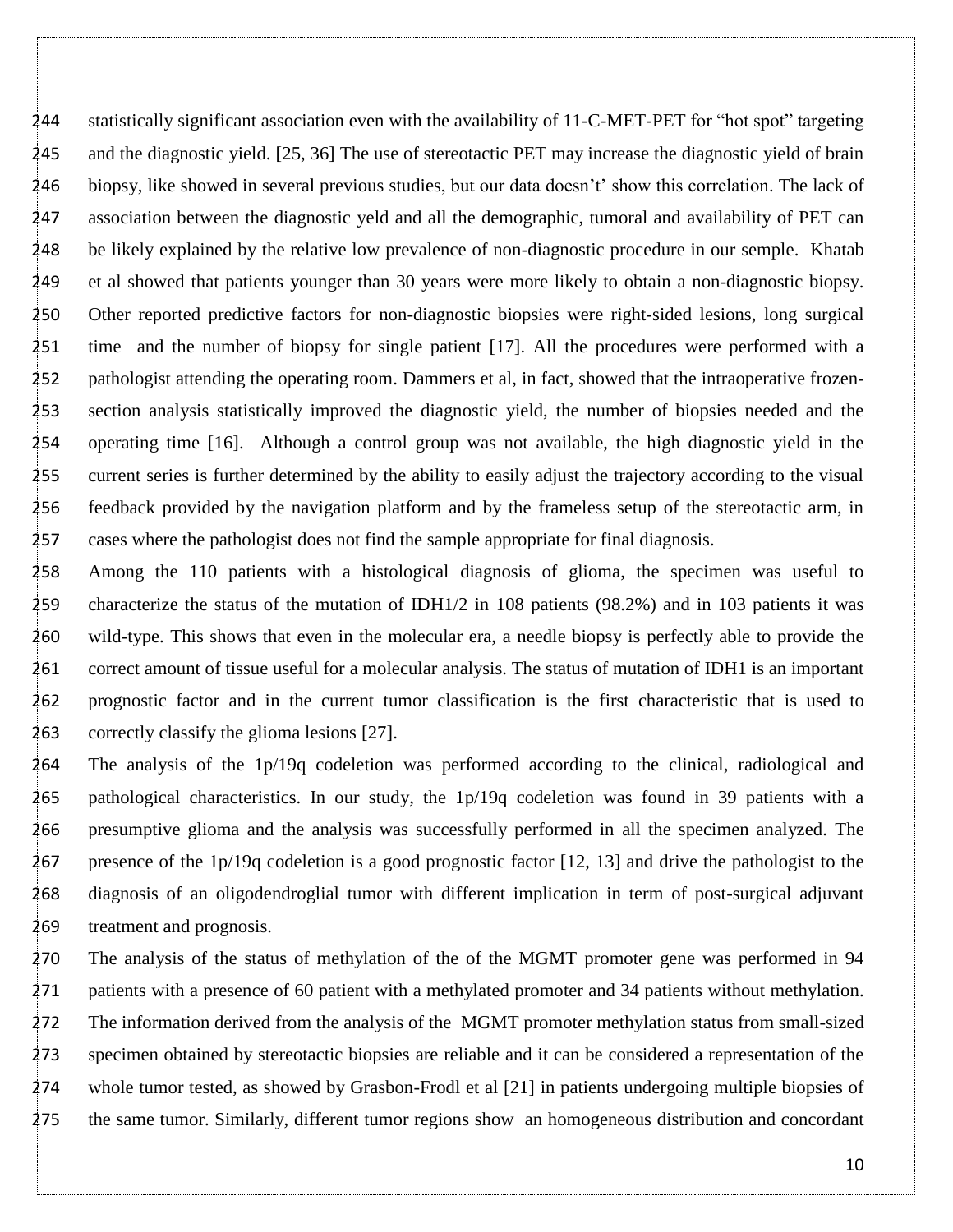findings in the detection of the codeletion of the 1p/19q [23, 43] with misleading results only in presence of significant contamination of the sample (for example by blood or other contaminant).

 In our experience, the frameless stereotactic biopsy resulted a safe technique: we had only 12 (8.7%) cases of surgical complication in 140 patients and only 3 (2.1%) of them required a surgical intervention. In 1 case, we observed a cerebral abscess at the piking site successfully treated with medical therapy. We also observed 8 small asymptomatic hemorrhage detected only with the CT scan routinely performed after the procedure. These findings are in line with other work where the rate or complication vary from 0% to 20% [15, 22, 28, 44]. Analyzing possible cause of complication, we did not find any correlation with age, KPF, site of tumor, tumor volume or other patients or tumors 285 characteristics (all the  $p > 0.05$ ). This data likely stems from the limited number of adverse events in our simple that cannot allow to reach the statistical significance. In fact, as showed by Malone et al. [30], analyzing big registry with more than 7.500 patients is possible to find some characteristic associated with hemorrhagic adverse events like old age, presence of edema, hydrocephalus and other.

 The mean time of stay in the operative room in our sample was 137.44 minutes (+/- 24.1) but analyzing 290 the actually duration of the procedure it falls to  $60.77 +/- 23.12$  minutes. This mean time duration is similar to the other centers and series [20, 41] and is important because a short duration of the procedure is related to shorter duration of the anesthesia and a shorter exposure to infection.

 We also hypothesized that the occurrence of complications could have been related to the number of total procedures carried out in a single center in a given time; however, no statistically significant difference was observed dividing the current series into two halves, ruling out the hypothesis of an effect of the learning curve onto the likelihood of complications.

#### **Conclusion**

 In the era of the integrated histologic and molecular diagnosis, the treatment of glial tumors, the most common intra-axial primitive lesions of the CNS, is strongly determined to their molecular profile. When a surgical open procedure is not possible, a stereotactic frameless biopsy is an important tool in the hands of the neurosurgeon. Our data shows that the stereotactic frameless biopsy is an efficient procedure to provide a molecular diagnosis that is currently essential for the correct management of the neuro-oncological patients. This yield could become even more relevant in the near future, when multiple therapeutic approaches should become available, such as immunological or cell-based therapies.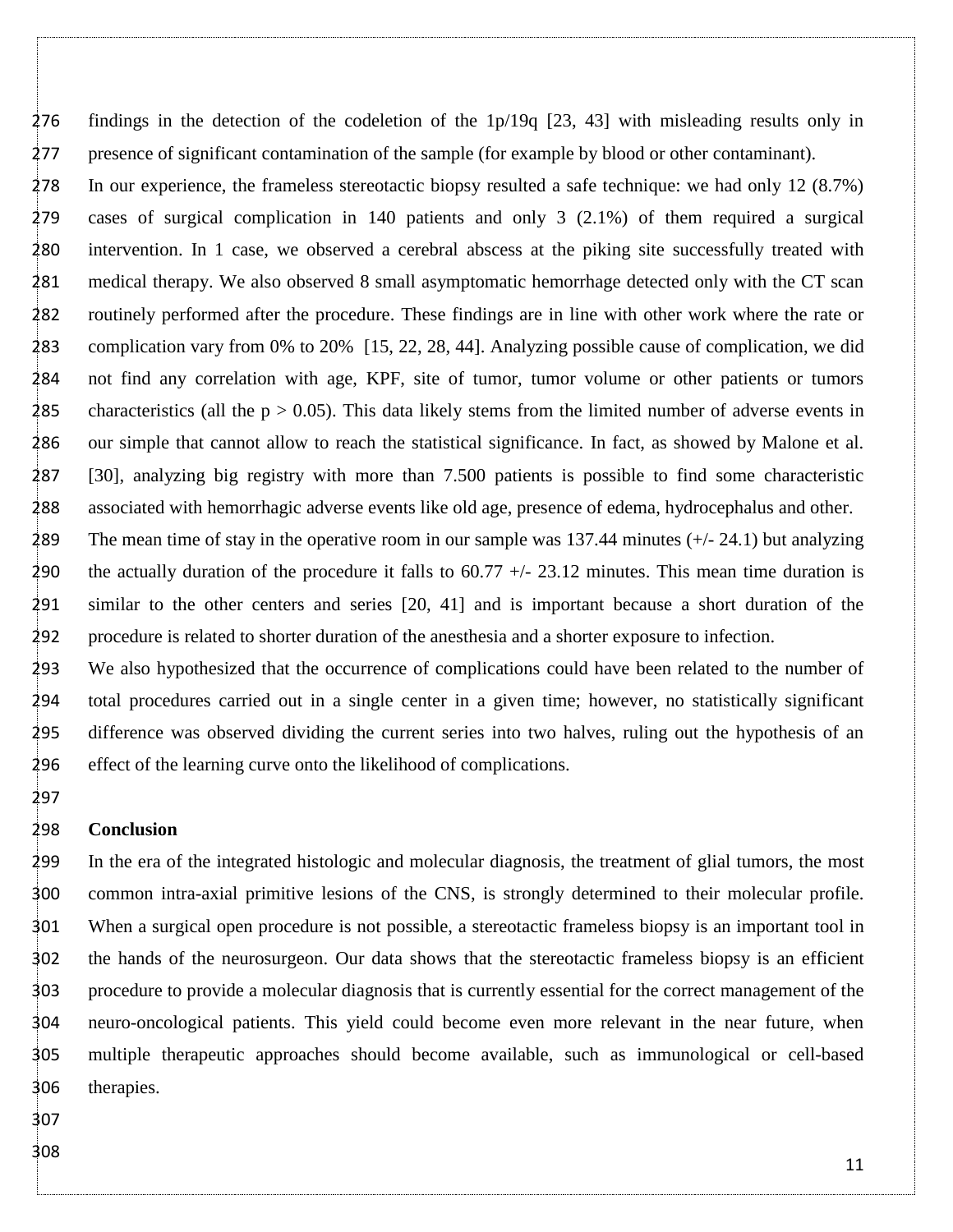**Funding**: No funding was received for this research.

 **Conflict of Interest**: All authors certify that they have no affiliations with or involvement in any organization or entity with any financial interest (such as honoraria; educational grants; participation in speakers' bureaus; membership, employment, consultancies, stock ownership, or other equity interest; and expert testimony or patent-licensing arrangements), or non-financial interest (such as personal or professional relationships, affiliations, knowledge or beliefs) in the subject matter or materials discussed in this manuscript but M.Riva (Brainlab A.G., scientific consultant).

 **Ethical approval**: All procedures performed in studies involving human participants were in accordance with the ethical standards of the institutional and/or national research committee (Humanitas Research Hospital) and with the 1964 Helsinki declaration and its later amendments or comparable ethical standards. For this type of study formal consent is not required.

 **Informed consent**: Informed consent for stereotactic biopsy was obtained from all participants included in the study.

- 
-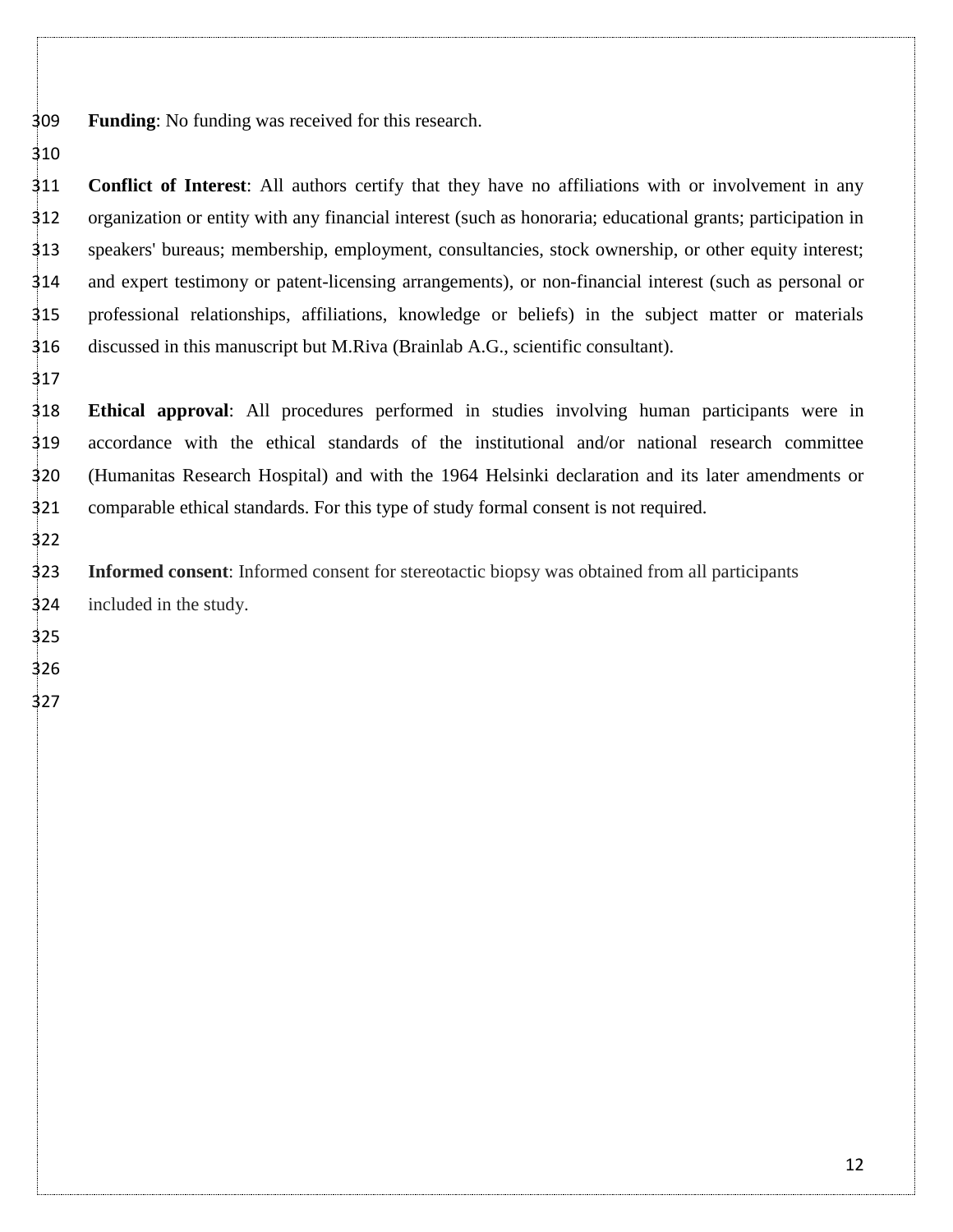**References**  1. Amin D V., Lozanne K, Parry P V., Engh JA, Seelman K, Mintz A (2011) Image-guided frameless stereotactic needle biopsy in awake patients without the use of rigid head fixation. J Neurosurg. doi: 10.3171/2010.7.JNS091493 2. Apuzzo ML, Chandrasoma PT, Cohen D, Zee CS, Zelman V (1987) Computed imaging stereotaxy: experience and perspective related to 500 procedures applied to brain masses. Neurosurgery 20(6):930–7 3. Apuzzo ML, Sabshin JK (1983) Computed tomographic guidance stereotaxis in the management of intracranial mass lesions. Neurosurgery 12(3):277–85 4. Barnett GH, Kormos DW, Steiner CP, Weisenberger J (1993) Intraoperative localization using an armless, frameless stereotactic wand. Technical note. J Neurosurg 78(3):510–4 5. Barnett GH, Kormos DW, Steiner CP, Weisenberger J (1993) Use of a frameless, armless stereotactic wand for brain tumor localization with two-dimensional and three-dimensional neuroimaging. Neurosurgery 33(4):674–8 6. Barnett GH, Miller DW, Weisenberger J (1999) Frameless stereotaxy with scalp-applied fiducial markers for brain biopsy procedures: experience in 218 cases. J Neurosurg. doi: 10.3171/jns.1999.91.4.0569 7. Bekelis K, Radwan TA, Desai A, Roberts DW (2012) Frameless robotically targeted stereotactic brain biopsy: feasibility, diagnostic yield, and safety. J Neurosurg. doi: 10.3171/2012.1.JNS111746 8. Bernays RL, Kollias SS, Khan N, Brandner S, Meier S, Yonekawa Y (2002) Histological yield, complications, and technological considerations in 114 consecutive frameless stereotactic biopsy procedures aided by open intraoperative magnetic resonance imaging. J Neurosurg 97(2):354-62. 9. Binabaj MM, Bahrami A, ShahidSales S, Joodi M, Joudi Mashhad M, Hassanian SM, Anvari K, Avan A (2018) The prognostic value of MGMT promoter methylation in glioblastoma: A meta- analysis of clinical trials. J Cell Physiol 233(1):378–386 10. Bradac O, Steklacova A, Nebrenska K, Vrana J, de Lacy P, Benes V (2017) Accuracy of VarioGuide Frameless Stereotactic System Against Frame-Based Stereotaxy: Prospective, Randomized, Single-Center Study. World Neurosurg 104:831–840

 11. Burkhardt JK, Neidert MC, Woernle CM, Bozinov O, Bernays RL (2013) Intraoperative low-field MR-guided frameless stereotactic biopsy for intracerebral lesions. Acta Neurochir (Wien).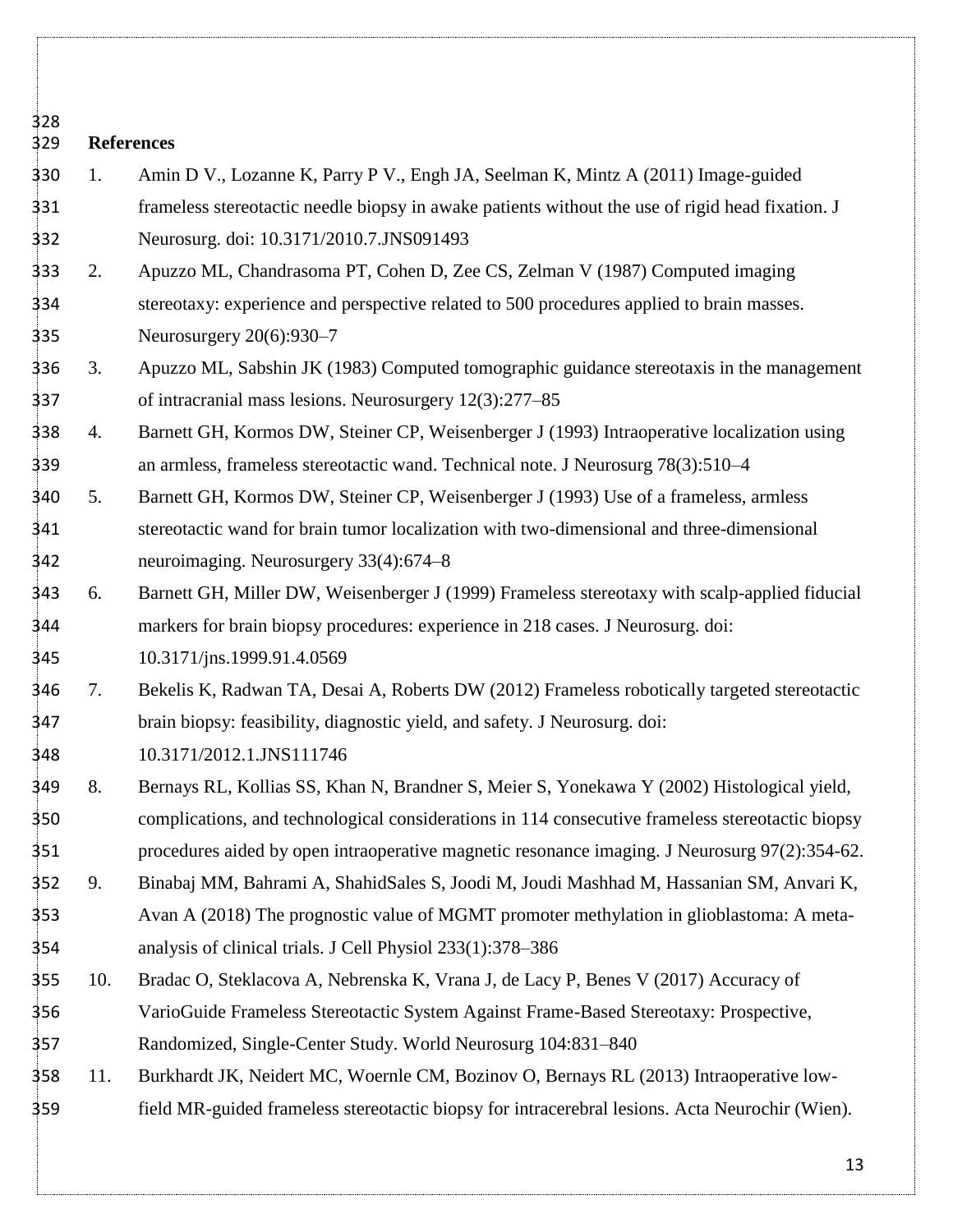doi: 10.1007/s00701-013-1639-7 12. Cairncross G, Berkey B, Shaw E, et al (2006) Phase III Trial of Chemotherapy Plus Radiotherapy Compared With Radiotherapy Alone for Pure and Mixed Anaplastic Oligodendroglioma: Intergroup Radiation Therapy Oncology Group Trial 9402. J Clin Oncol 24(18):2707–2714 13. Cairncross G, Jenkins R (2008) Gliomas with 1p/19q codeletion: a.k.a. oligodendroglioma. Cancer J 14(6):352–7 14. Castellano A, Falini A (2016) Progress in neuro-imaging of brain tumors. Curr Opin Oncol 28(6):484–493 15. Czyz M, Tabakow P, Weiser A, Lechowicz-Głogowska BE, Zub LW, Jarmundowicz W (2014) The safety and effectiveness of low field intraoperative MRI guidance in frameless stereotactic biopsies of brain tumours - Design and interim analysis of a prospective randomized trial. Neurosurg Rev. doi: 10.1007/s10143-013-0486-6 16. Dammers R, Haitsma IK, Schouten JW, Kros JM, Avezaat CJJ, Vincent AJPE (2008) Safety and efficacy of frameless and frame-based intracranial biopsy techniques. Acta Neurochir (Wien) 150(1):23–29 17. Dammers R, Schouten JW, Haitsma IK, Vincent AJPE, Kros JM, Dirven CMF (2010) Towards improving the safety and diagnostic yield of stereotactic biopsy in a single centre. Acta Neurochir (Wien) 152(11):1915–1921 18. Donson AM, Addo-Yobo SO, Handler MH, Gore L, Foreman NK (2007) MGMT promoter methylation correlates with survival benefit and sensitivity to temozolomide in pediatric glioblastoma. Pediatr Blood Cancer 48(4):403–407 19. Eckel-Passow JE, Lachance DH, Molinaro AM, et al (2015) Glioma Groups Based on 1p/19q, *IDH* , and *TERT* Promoter Mutations in Tumors. N Engl J Med 372(26):2499–2508 20. Frati A, Pichierri A, Bastianello S, Raco A, Santoro A, Esposito V, Giangaspero F, Salvati M (2011) Frameless stereotactic cerebral biopsy: our experience in 296 cases. Stereotact Funct Neurosurg 89(4):234–45 21. Grasbon-Frodl EM, Kreth FW, Ruiter M, Schnell O, Bise K, Felsberg J, Reifenberger G, Tonn JC, Kretzschmar HA (2007) Intratumoral homogeneity of MGMT promoter hypermethylation as demonstrated in serial stereotactic specimens from anaplastic astrocytomas and glioblastomas. Int J Cancer 121(11):2458–2464 22. Khatab S, Spliet W, Woerdeman PA (2014) Frameless image-guided stereotactic brain biopsies: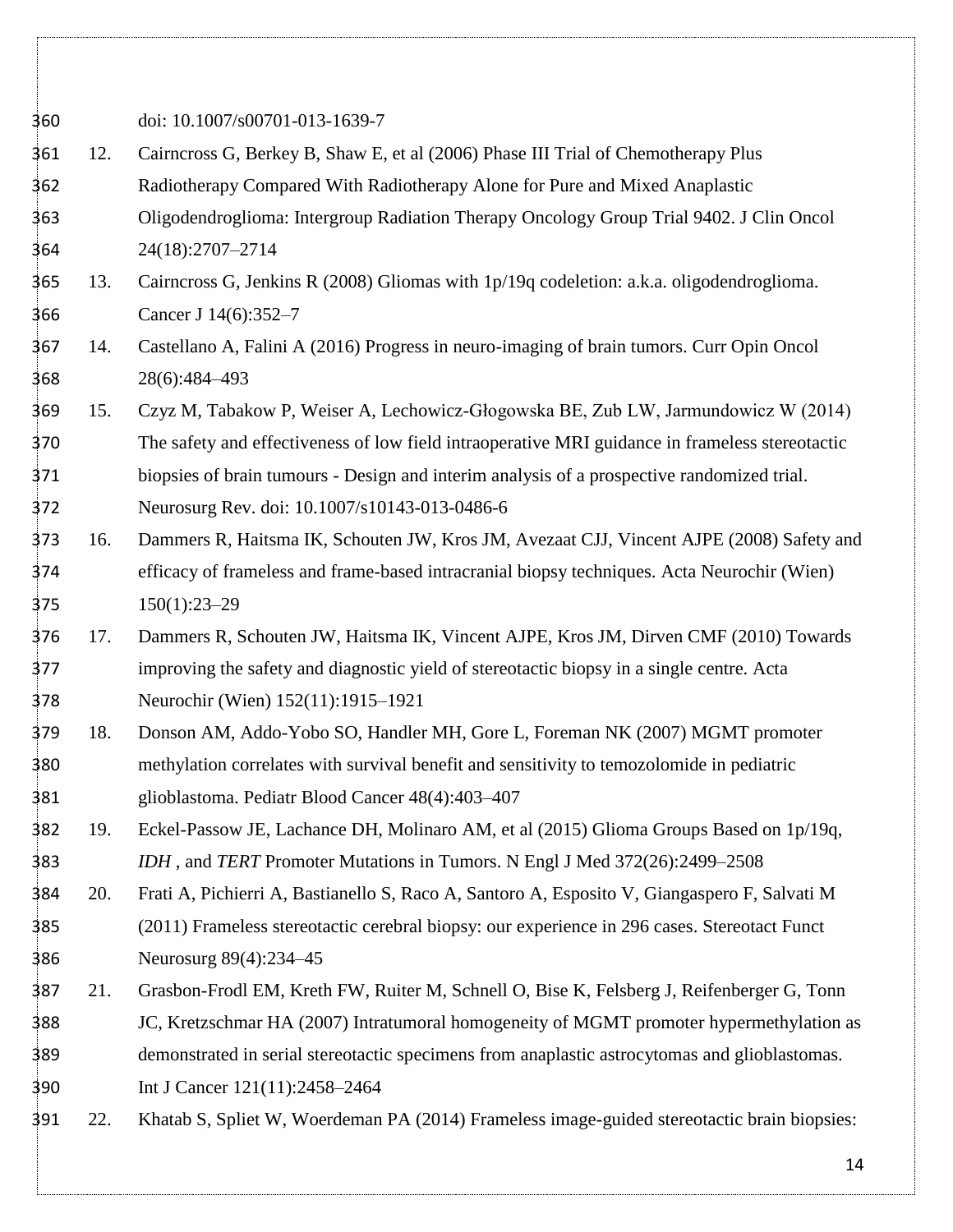Emphasis on diagnostic yield. Acta Neurochir (Wien). doi: 10.1007/s00701-014-2145-2 23. Kros JM, van der Weiden M, Zheng P-P, Hop WC, van den Bent MJ, Kouwenhoven MCM (2007) Intratumoral distribution of 1p loss in oligodendroglial tumors. J Neuropathol Exp Neurol 66(12):1118–23 24. Lefranc M, Capel C, Pruvot-Occean A-S, Fichten A, Desenclos C, Toussaint P, Le Gars D, Peltier J (2015) Frameless robotic stereotactic biopsies: a consecutive series of 100 cases. J Neurosurg. doi: 10.3171/2014.9.JNS14107 25. Levivier M, Goldman S, Bidaut LM, Luxen A, Stanus E, Przedborski S, Balériaux D, Hildebrand J, Brotchi J (1992) Positron emission tomography-guided stereotactic brain biopsy. Neurosurgery 31(4):792–7; discussion 797 26. Lopci E, Riva M, Olivari L, et al (2017) Prognostic value of molecular and imaging biomarkers in patients with supratentorial glioma. Eur J Nucl Med Mol Imaging 44(7):1155–1164 27. Louis DN, Perry A, Reifenberger G, von Deimling A, Figarella-Branger D, Cavenee WK, Ohgaki H, Wiestler OD, Kleihues P, Ellison DW (2016) The 2016 World Health Organization Classification of Tumors of the Central Nervous System: a summary. Acta Neuropathol 131(6):803–820 28. Lu Y, Yeung C, Radmanesh A, Wiemann R, Black PM, Golby AJ (2015) Comparative effectiveness of frame-based, frameless, and intraoperative magnetic resonance imaging-guided brain biopsy techniques. World Neurosurg. doi: 10.1016/j.wneu.2014.07.043 29. Mader MM-D, Rotermund R, Martens T, Westphal M, Matschke J, Abboud T (2019) The role of frameless stereotactic biopsy in contemporary neuro-oncology: molecular specifications and diagnostic yield in biopsied glioma patients. J Neurooncol 141(1):183–194 30. Malone H, Yang J, Hershman DL, Wright JD, Bruce JN, Neugut AI (2015) Complications Following Stereotactic Needle Biopsy of Intracranial Tumors. World Neurosurg. doi: 10.1016/j.wneu.2015.05.025 31. Moriarty TM, Quinones-Hinojosa A, Larson PS, Iii EA, Gleason PL, Schwartz RB, Jolesz FA, Black PM Frameless Stereotactic Neurosurgery Using Intraoperative Magnetic Resonance Imaging: Stereotactic Brain Biopsy. 32. Nimsky C, Fujita A, Ganslandt O, Von Keller B, Kohmura E, Fahlbusch R (2004) Frameless Stereotactic Surgery Using Intraoperative High-Field Magnetic Resonance Imaging. 33. Nishihara M, Takeda N, Harada T, Kidoguchi K, Tatsumi S, Tanaka K, Sasayama T, Kohmura E Diagnostic yield and morbidity by neuronavigation-guided frameless stereotactic biopsy using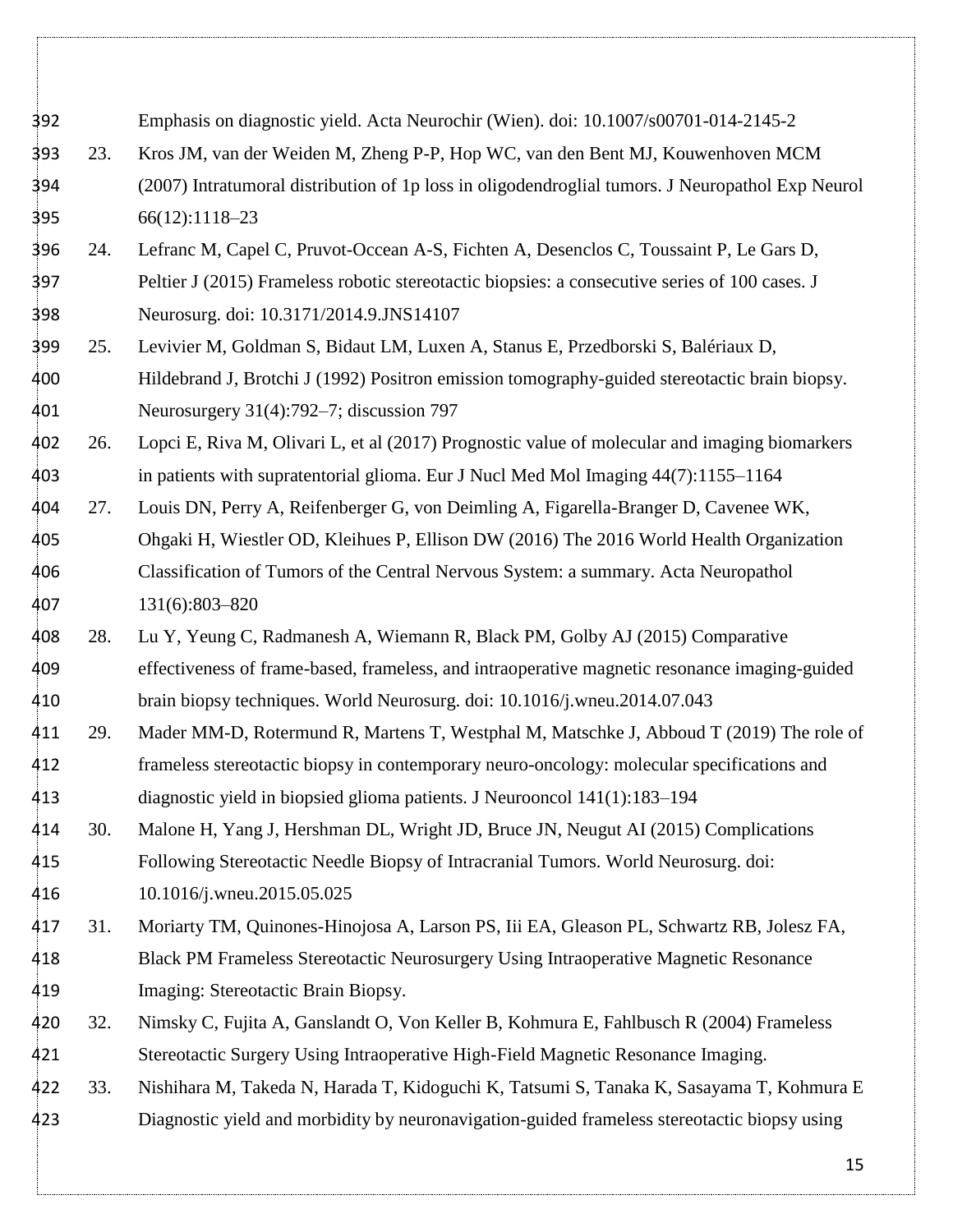| 424 |     | magnetic resonance imaging and by frame-based computed tomography-guided stereotactic            |
|-----|-----|--------------------------------------------------------------------------------------------------|
| 425 |     | biopsy. doi: 10.4103/2152-7806.140211                                                            |
| 426 | 34. | Owen CM, Linskey ME (2009) Frame-based stereotaxy in a frameless era: current capabilities,      |
| 427 |     | relative role, and the positive- and negative predictive values of blood through the needle. J   |
| 428 |     | Neurooncol 93(1):139-149                                                                         |
| 429 | 35. | Pan HC, Wang YC, Lee SD, Cheng NF, Chang CS, Yang DY (2003) A modified method to                 |
| 430 |     | perform the frameless biopsy. J Clin Neurosci. doi: 10.1016/S0967-5868(03)00130-9                |
| 431 | 36. | Pirotte B, Goldman S, Massager N, David P, Wikler D, Lipszyc M, Salmon I, Brotchi J, Levivier    |
| 432 |     | M (2004) Combined use of 18F-fluorodeoxyglucose and 11C-methionine in 45 positron                |
| 433 |     | emission tomography-guided stereotactic brain biopsies. J Neurosurg 101(3):476–83                |
| 434 | 37. | Ramkissoon LA, Britt N, Guevara A, et al (2018) Precision Neuro-oncology: the Role of            |
| 435 |     | Genomic Testing in the Management of Adult and Pediatric Gliomas. Curr Treat Options Oncol.      |
| 436 |     | doi: 10.1007/s11864-018-0559-4                                                                   |
| 437 | 38. | Ringel F, Ingerl D, Ott S, Meyer B (2009) VarioGuide: A new frameless image-guided               |
| 438 |     | stereotactic system - Accuracy study and clinical assessment. Neurosurgery. doi:                 |
| 439 |     | 10.1227/01.NEU.0000341532.15867.1C                                                               |
| 440 | 39. | Riva M, Casaceli G, Castellano A, Fava E, Falini A, Bello L (2011) Beautiful eyes guiding        |
| 441 |     | powerful hands - The role of intraoperative imaging techniques in the surgical management of     |
| 442 |     | gliomas. Eur. Neurol. Rev. 6:                                                                    |
| 443 | 40. | Riva M, Fava E, Gallucci M, Comi A, Casarotti A, Alfiero T, Raneri FA, Pessina F, Bello L        |
| 444 |     | (2016) Monopolar high-frequency language mapping: can it help in the surgical management of      |
| 445 |     | gliomas? A comparative clinical study. J Neurosurg 124(5):1479-1489                              |
| 446 | 41. | Smith JS, Quiñones-Hinojosa A, Barbaro NM, McDermott MW (2005) Frame-based stereotactic          |
| 447 |     | biopsy remains an important diagnostic tool with distinct advantages over frameless stereotactic |
| 448 |     | biopsy. J Neurooncol. doi: 10.1007/s11060-004-4208-3                                             |
| 449 | 42. | Suchorska B, Giese A, Biczok A, Unterrainer M, Weller M, Drexler M, Bartenstein P, Schüller      |
| 450 |     | U, Tonn J-C, Albert NL (2018) Identification of time-to-peak on dynamic 18F-FET-PET as a         |
| 451 |     | prognostic marker specifically in IDH1/2 mutant diffuse astrocytoma. Neuro Oncol 20(2):279–      |
| 452 |     | 288                                                                                              |
| 453 | 43. | Thon N, Eigenbrod S, Grasbon-Frodl EM, Ruiter M, Mehrkens JH, Kreth S, Tonn JC,                  |
| 454 |     | Kretzschmar HA, Kreth FW (2009) Novel molecular stereotactic biopsy procedures reveal            |
| 455 |     | intratumoral homogeneity of loss of heterozygosity of 1p/19q and TP53 mutations in world         |
|     |     |                                                                                                  |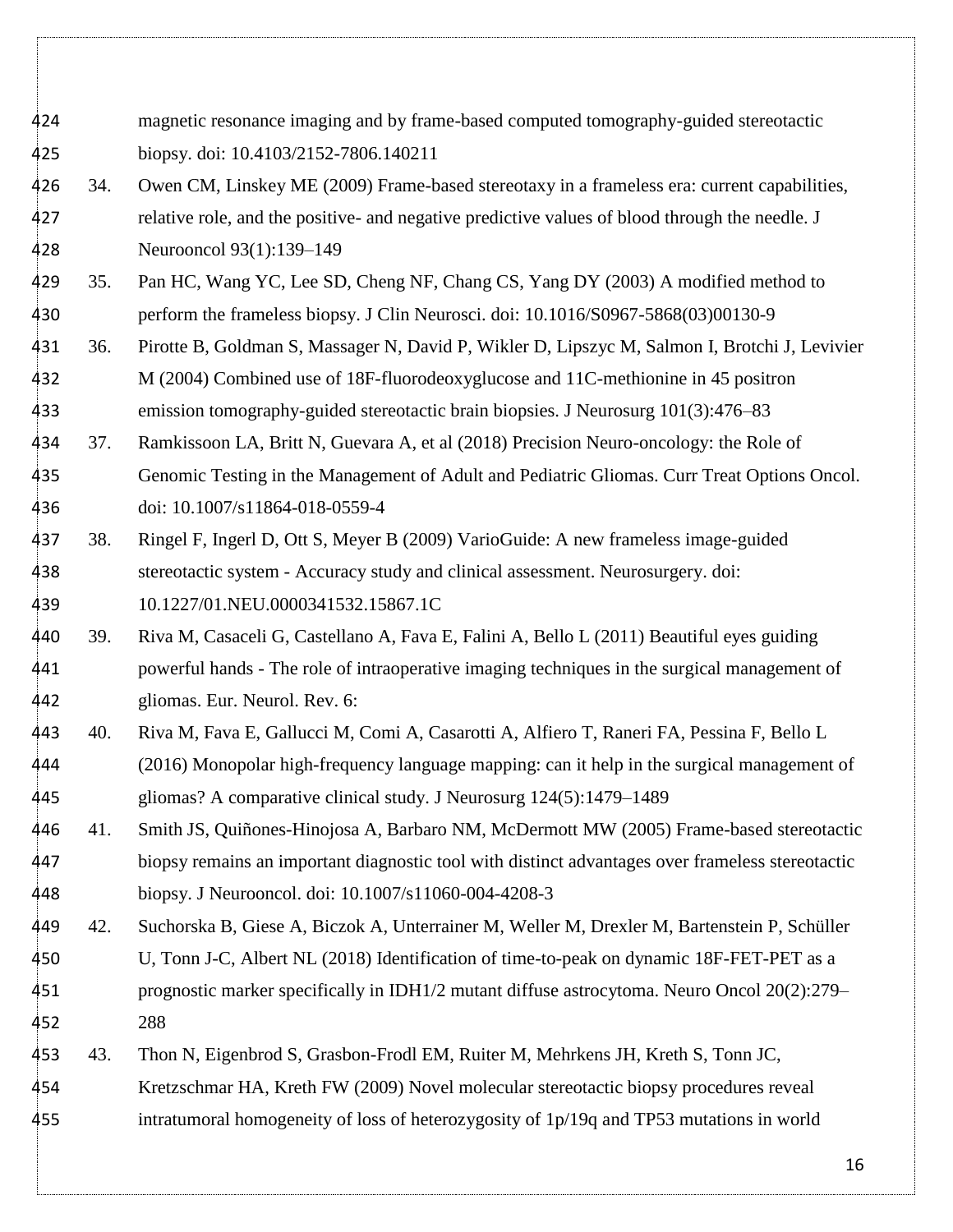| 456 |     | health organization grade ii gliomas. J Neuropathol Exp Neurol $68(11):1219-1228$           |
|-----|-----|---------------------------------------------------------------------------------------------|
| 457 | 44. | Verploegh ISC, Volovici V, Haitsma IK, Schouten JW, Dirven CM, Kros JM, Dammers R           |
| 458 |     | (2015) Contemporary frameless intracranial biopsy techniques: Might variation in safety and |
| 459 |     | efficacy be expected? Acta Neurochir (Wien). doi: 10.1007/s00701-015-2543-0                 |
| 460 | 45. | Woodworth GF, McGirt MJ, Samdani A, Garonzik I, Olivi A, Weingart JD (2006) Frameless       |
| 461 |     | image-guided stereotactic brain biopsy procedure: diagnostic yield, surgical morbidity, and |
| 462 |     | comparison with the frame-based technique. J Neurosurg. doi: 10.3171/jns.2006.104.2.233     |
| 463 |     |                                                                                             |
| 464 |     |                                                                                             |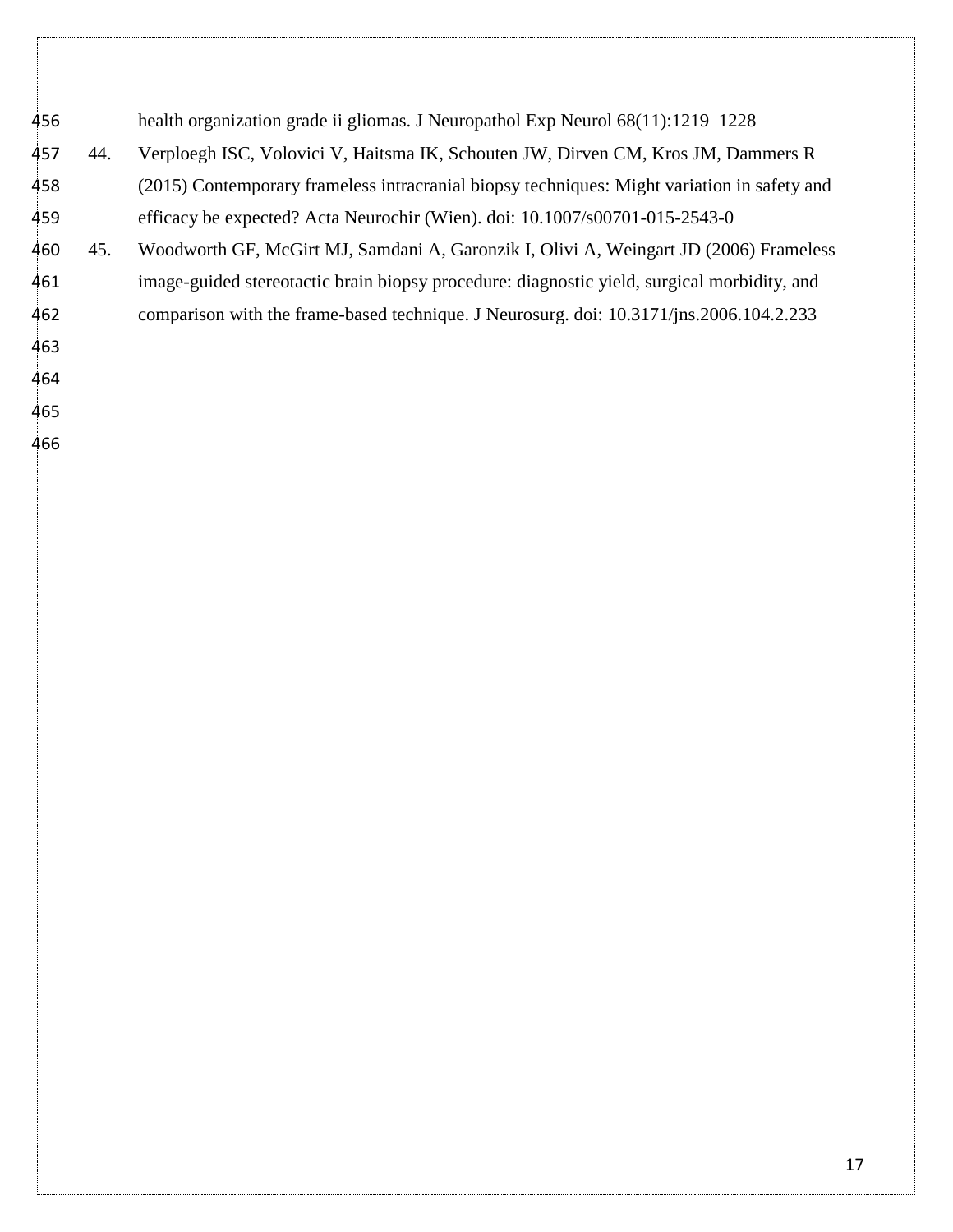# **Table 1**

### **Lesions location**

| <b>Site</b>             | No. (%)          |
|-------------------------|------------------|
| Side of the entry point | 470<br>171       |
| Left                    | 84 (60)          |
| Right                   | 56 (40)<br>473   |
| <b>Cerebral Lobe</b>    |                  |
| Frontal                 | 51 (36.4)<br>475 |
| <b>Temporal</b>         | 23(16.4)         |
| <b>Parietal</b>         | 10(7.1)<br>477   |
| Occipital               | 4(2.8)           |
| <b>Corpus Callosum</b>  | 479<br>27(19.2)  |
|                         | 480              |
| <b>Diencephalon</b>     | 9(6.4)           |
| <b>Basal Ganglia</b>    | 482<br>7(5)      |
|                         | 483              |
| <b>Cerebellum</b>       | 9(6.4)           |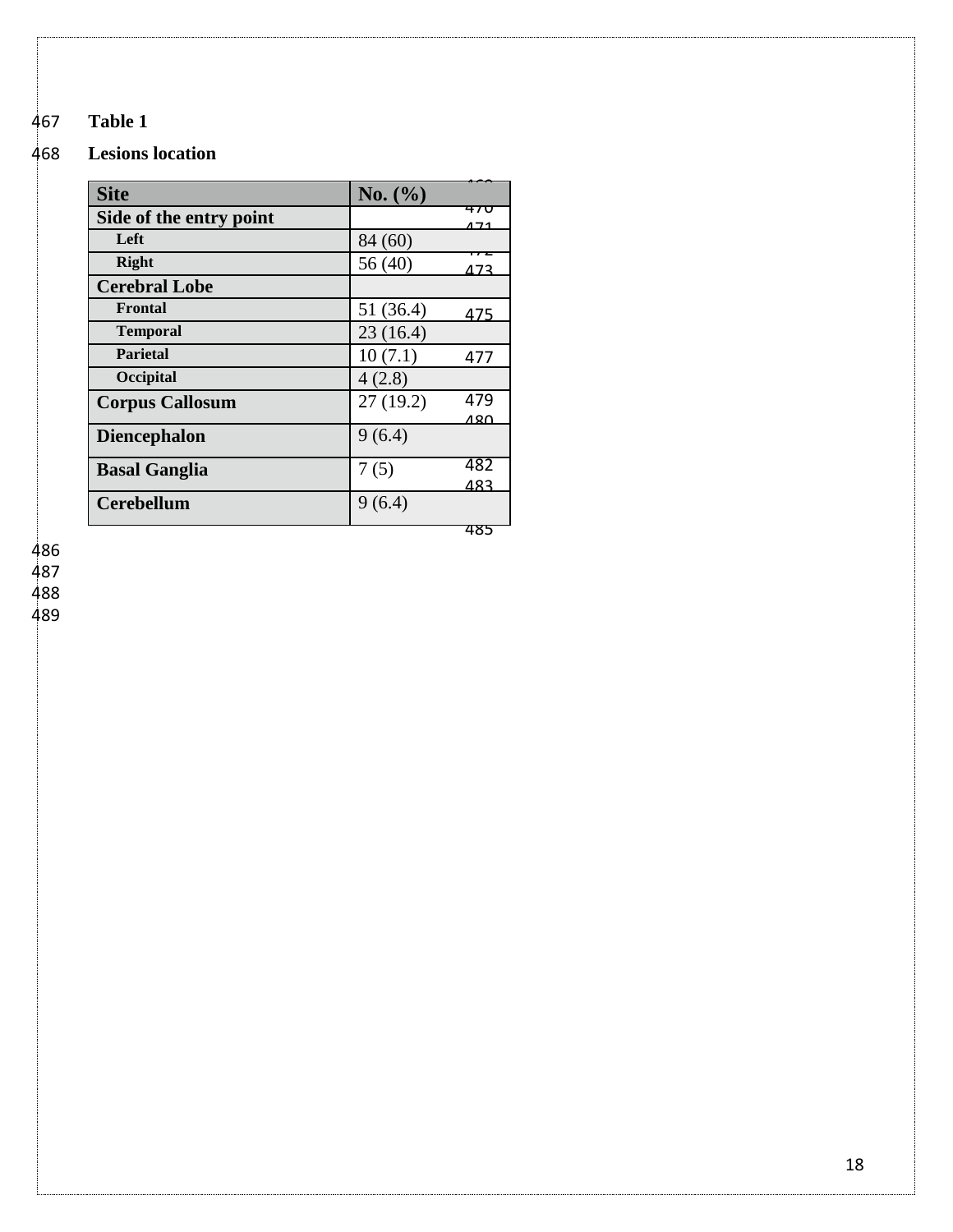# 490 **Table 2**  491 **Clinical characteristics**

492

|                                              |                                     | 493 |
|----------------------------------------------|-------------------------------------|-----|
| <b>Characteristics</b>                       |                                     | 494 |
| Age $(\% )$                                  |                                     |     |
| $<$ 40                                       | 18 (12.8)                           | 496 |
| $40 - 65$                                    | 68 (48.6)                           |     |
| >65                                          | 54 (38.6)                           | 498 |
| Mean Age (range)                             | 58.68 (17-86)                       |     |
| Sex( %)                                      |                                     | 500 |
| Male                                         | 73 (47.9)                           |     |
| Female                                       | 67(52.1)                            | 502 |
| 11-C-MET-PET available (%)                   | 49 (35%)                            |     |
| <b>Median KPS before surgery (range)</b>     | $90(40-100)$                        | 504 |
| Median Length of hospital stay (IQR)         | $5(4-8)$                            |     |
| Time in OR (mean $+/-$ SD)                   | $137.44 + - 24.1$                   | 506 |
| Duration of surgery in minutes (mean +/- SD) | $60.5 + -23.1$                      |     |
| Lesions volume in $cm^3$ (mean +/- SD)       | $26.09 + - 26.6$ (range 0.56-98.83) | 508 |
|                                              |                                     | 509 |

510

511

512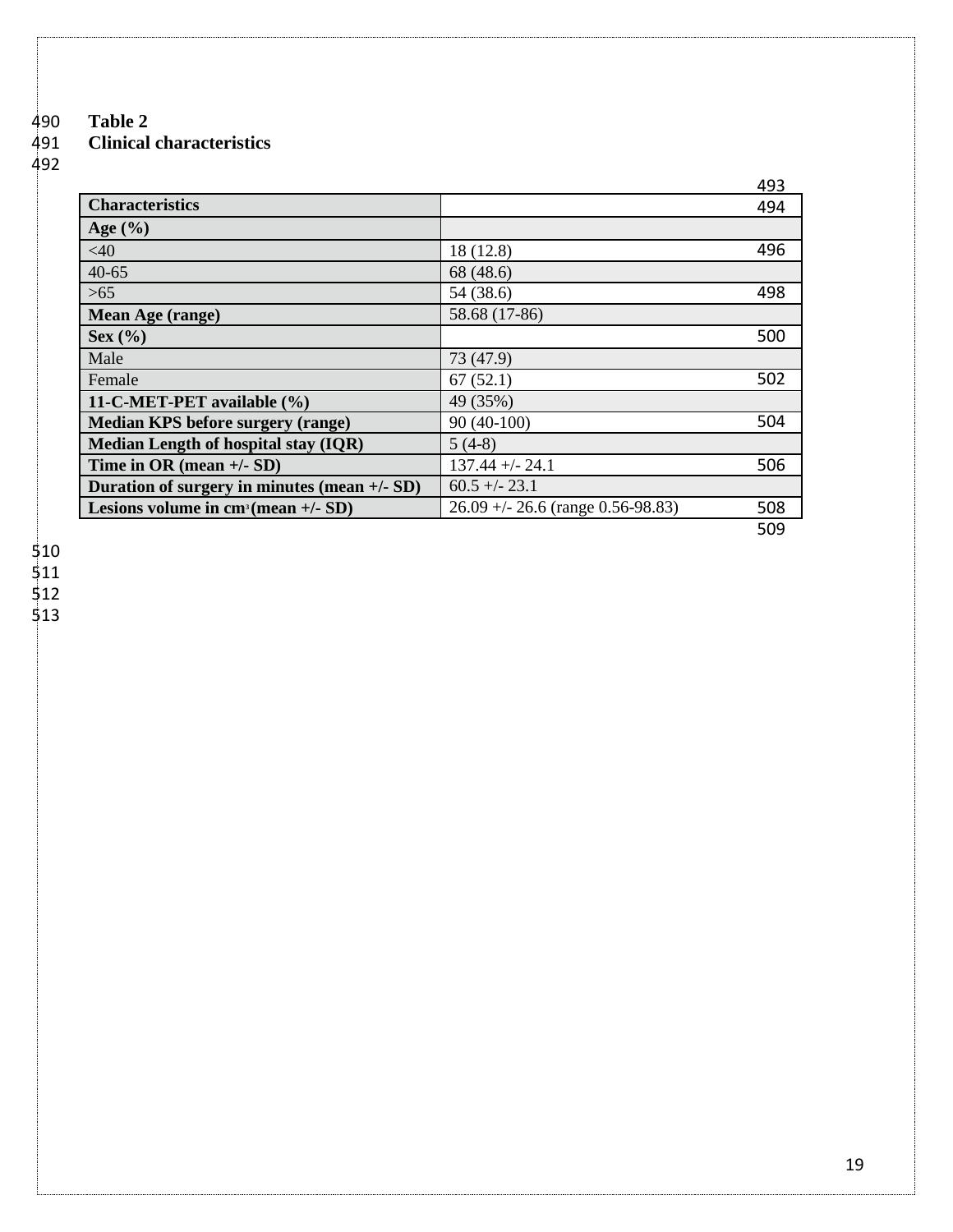# 514 **Table 3**

# 515 **Histo-molecoular and bioptic results**

| 516 |                                                         |                                  |
|-----|---------------------------------------------------------|----------------------------------|
| 517 | Histological diagnostic yield (%)                       | 131/140 (93.6)                   |
| 518 | No. Of trajectories $(\% )$                             |                                  |
|     |                                                         | 137 (97.9)                       |
| 519 | >1                                                      | 3(2.1)                           |
| 520 | Mean Trajectories lenght in mm +/- SD                   | $46.04 + -32.54$ (range 8.5-140) |
| 521 | <b>Histological diagnosis</b>                           |                                  |
| 522 | Glioma I/II/II/IV/NOS grade                             | 1/6/15/76/12 (total 110)         |
|     | Lymphoma                                                | 13                               |
| 523 | Metastasis                                              | $\overline{4}$                   |
| 524 | Abcess                                                  | $\overline{2}$                   |
|     | Germ cell tumor                                         | $\overline{2}$                   |
| 525 | Unconclusive                                            | 9                                |
| 526 | Molecular diagnosis in glioma patients                  |                                  |
|     | IDH-1 status obteinded (% of glioma)                    | 108 (98,2)                       |
| 527 | Mutated                                                 | $\mathcal{E}$                    |
| 528 | Wildtype                                                | 105                              |
| 529 | MGMT promoter methylation status (% of glioma)          | 96 (87.3)                        |
| 530 | Methylated                                              | 60                               |
| 531 | Unmethylated                                            | 36                               |
|     | 1p/19q codelation ( $n^{\circ}$ of glioma investigated) | 6(30)                            |
| 532 | <b>Surgical Complication (%)</b>                        |                                  |
| 533 | Asymptomatic haemorrhage                                | 8(5.7)                           |
| 534 | Abscess                                                 | 1(0.7)                           |
|     | <b>Surgical complication requiring surgery</b>          | 3(2.1)                           |
| ミマス |                                                         |                                  |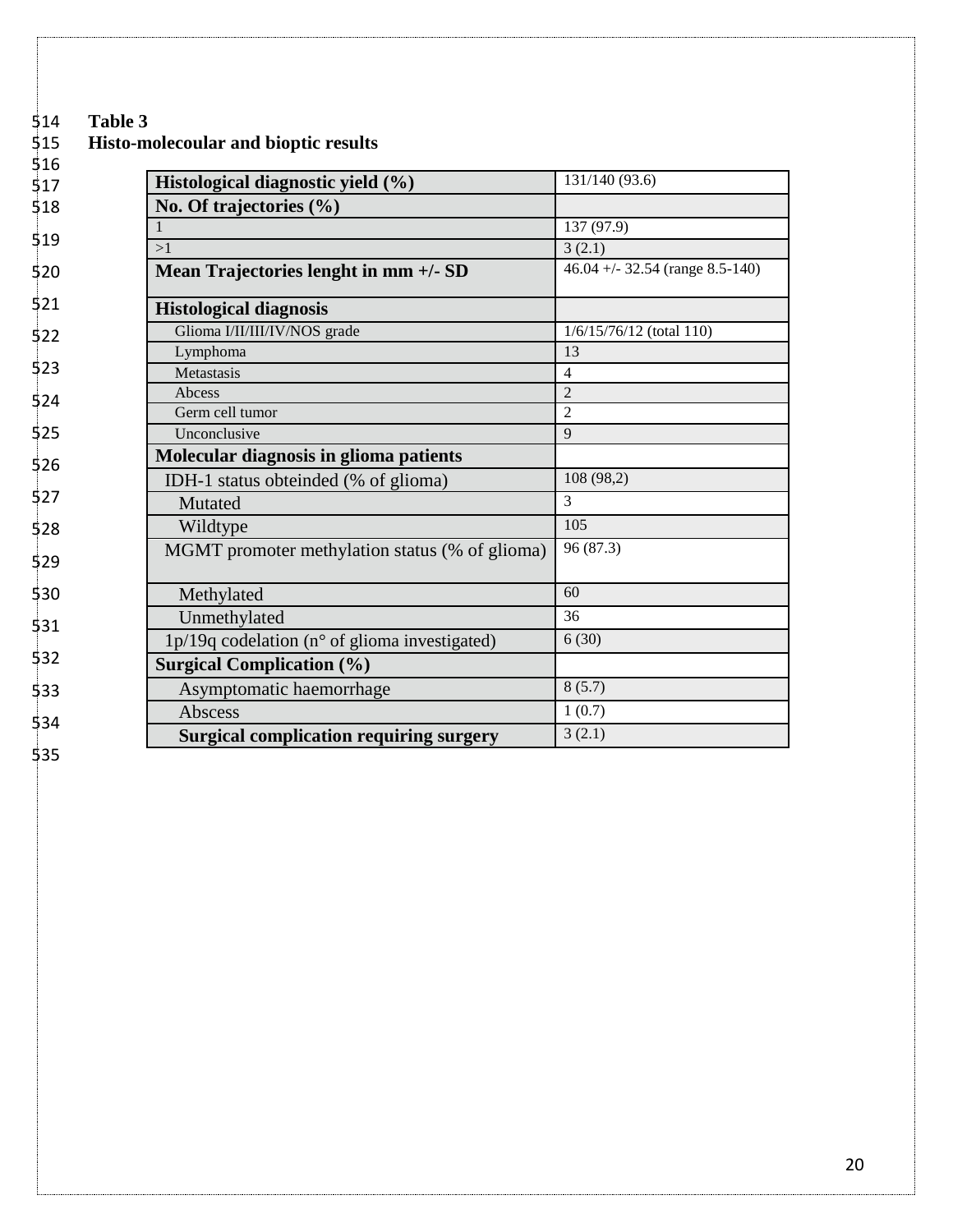# 536<br>537 **Figures Caption**

**Figure 1**

- **The flow chart describes the approach for newly diagnosed intra-axial lesions and the selection**
- **process of the study cohort.**